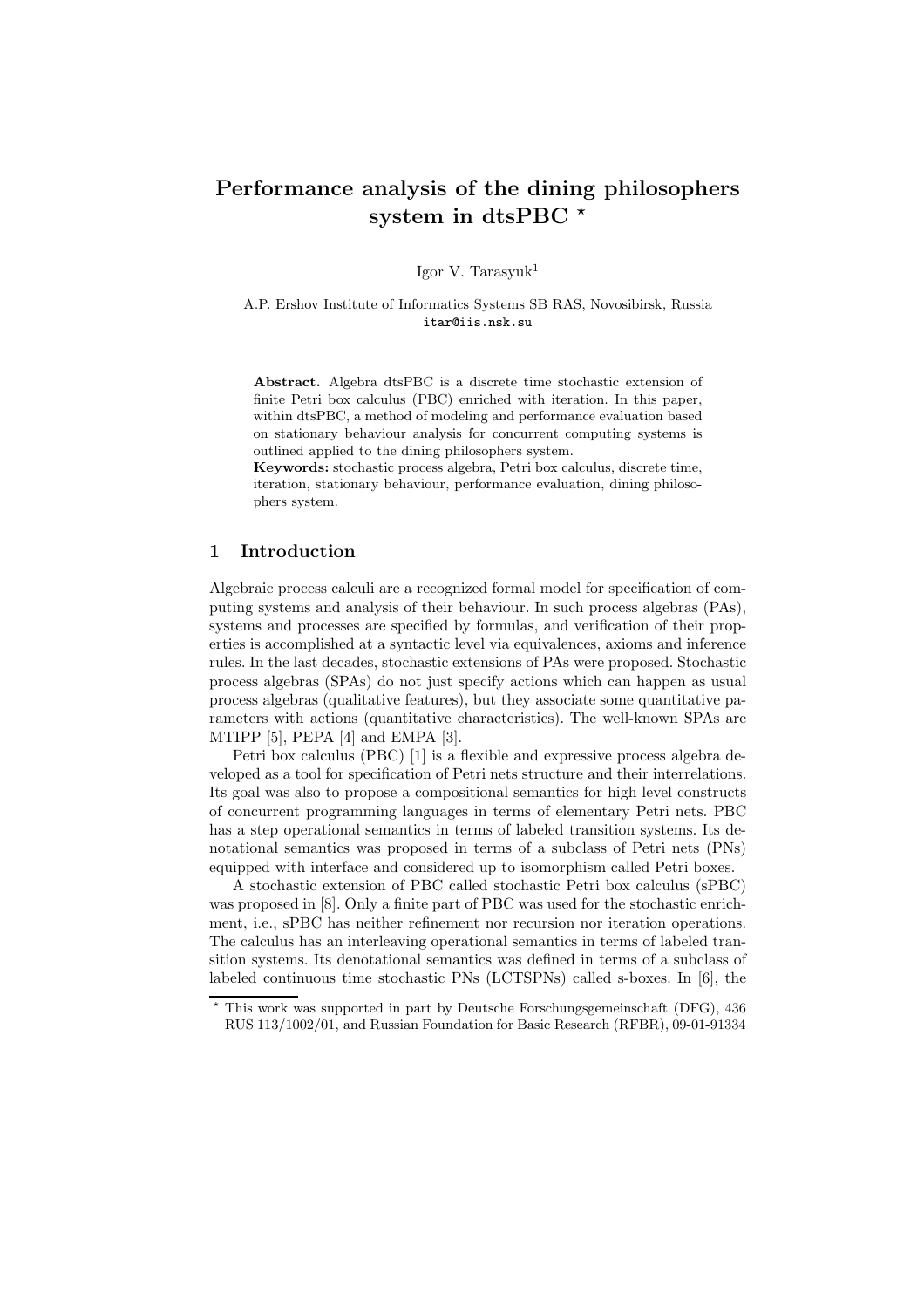iteration was added to sPBC and the producer / consumer system with a buffer of capacity n was specified within the calculus. In  $[7]$ , the special multiactions with zero time delay were added to sPBC and a manufacturing system with 3 machines and an assembler, as well as the AUY-protocol with a sender, a receiver and 2 channels, were modeled. The mentioned example systems had just interleaving semantics and no performance indices were calculated for them.

In [10], a discrete time stochastic extension dtsPBC of finite PBC was presented. A step operational semantics of dtsPBC was constructed via labeled probabilistic transition systems. Its denotational semantics was defined with dts-boxes, a subclass of labeled discrete time stochastic PNs (LDTSPNs). The probabilistic equivalences were proposed and their interrelations were studied.

Since dtsPBC has a discrete time semantics and geometrically distributed delays in the process states unlike sPBC with continuous time semantics and exponentially distributed delays, the calculi apply two different approaches to the stochastic extension of PBC, in spite of some similarity of their syntax and semantics inherited from PBC. The main advantage of dtsPBC is that concurrency is treated naturally, like in PBC, whereas in sPBC parallelism is simulated by interleaving obliging one to collect the information on causal independence of activities before constructing the semantics. Thus, parallelism is preserved in the semantics of all example systems considered as the case studies within dtsPBC.

In this paper, we use dtsPBC with iteration as a basic model. First, we present syntax of the calculus. Second, we describe its operational semantics in terms of labeled transition systems and denotational semantics based on a subclass of LDTSPNs. Further, the stationary behaviour of infinite stochastic processes within dtsPBC is described. Finally, for a system with five dining philosophers the performance indices are calculated based on the steady-state probabilities.

The paper is organized as follows. The syntax of dtsPBC extended with iteration operator is presented in Section 2. Section 3 describes its operational semantics and Section 4 presents its denotational semantics. The method of performance evaluation of dtsPBC processes is outlined in Section 5. In Section 6, the performance of the dining philosophers system is analyzed. The concluding Section 7 summarizes the results obtained and outlines research perspectives.

### 2 Syntax

In this section, we propose the syntax of discrete time stochastic PBC (dtsPBC).

We denote the *set of all finite multisets* over X by  $N_f^X$ . Let  $Act = \{a, b, \ldots\}$ be the set of *elementary actions*. Then  $\widehat{Act} = \{\hat{a}, \hat{b}, \ldots\}$  is the set of *conjugated actions (conjugates)* such that  $a \neq \hat{a}$  and  $\hat{a} = a$ . Let  $\mathcal{A} = Act \cup \widehat{Act}$  be the set of *all actions*, and  $\mathcal{L} = \mathbb{N}_{f}^{\mathcal{A}}$  be the set of *all multiactions*. Note that  $\emptyset \in \mathcal{L}$ , this corresponds to the execution of a multiaction that contains no visible action names. The *alphabet* of  $\alpha \in \mathcal{L}$  is defined as  $\mathcal{A}(\alpha) = \{x \in \mathcal{A} \mid \alpha(x) > 0\}.$ 

An *activity (stochastic multiaction)* is a pair  $(\alpha, \rho)$ , where  $\alpha \in \mathcal{L}$  and  $\rho \in (0, 1)$ is the probability of the multiaction  $\alpha$ . The multiaction probabilities are used to calculate probabilities of state changes (steps) at discrete time moments. Let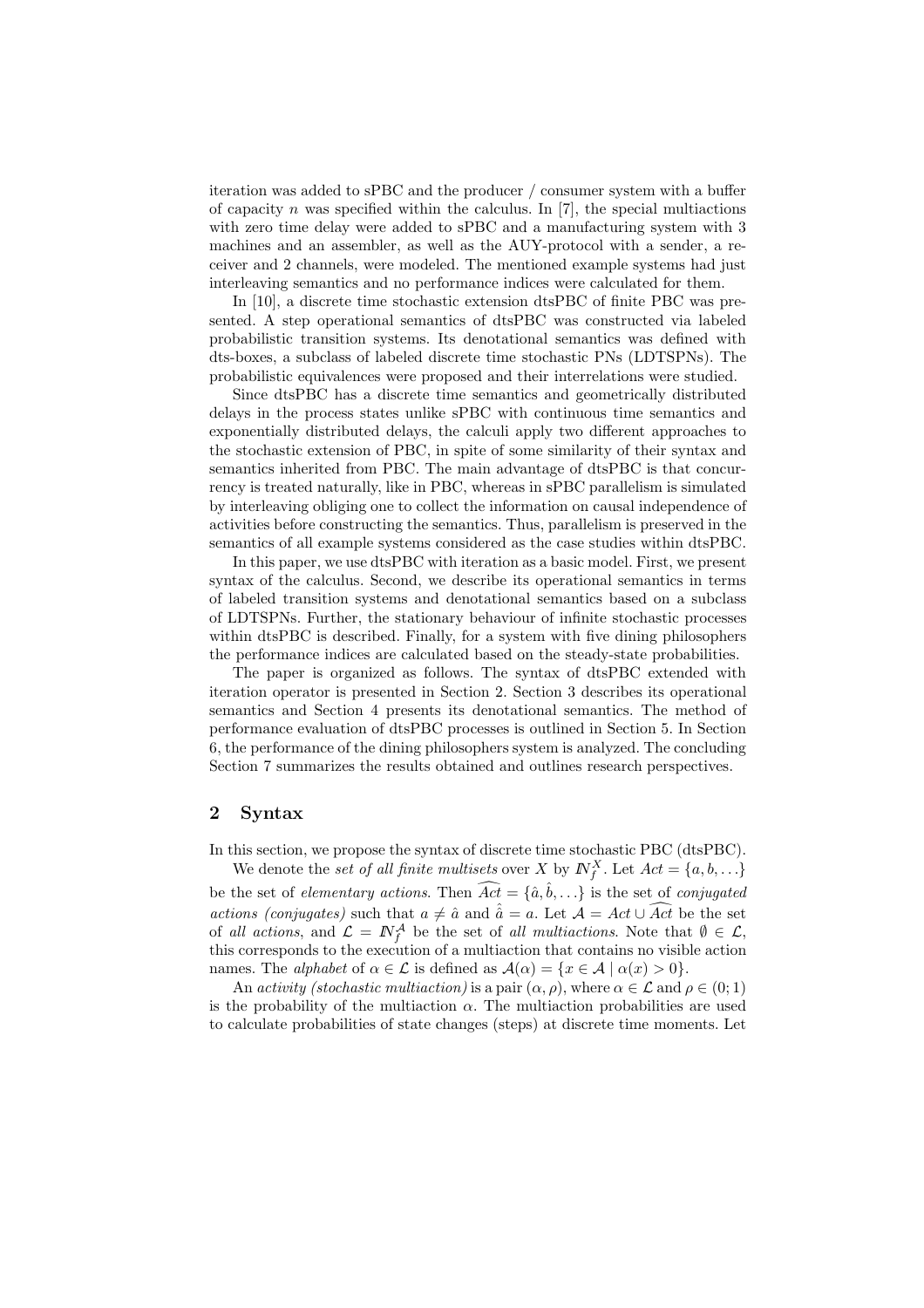SL be the set of *all activities*. Let us note that the same multiaction  $\alpha \in \mathcal{L}$  may have different probabilities in the same specification. The *alphabet* of  $(\alpha, \rho) \in \mathcal{SL}$ is defined as  $\mathcal{A}(\alpha,\rho) = \mathcal{A}(\alpha)$ . For  $(\alpha,\rho) \in \mathcal{SL}$ , we define its *multiaction part* as  $\mathcal{L}(\alpha,\rho) = \alpha$  and its *probability part* as  $\Omega(\alpha,\rho) = \rho$ .

Activities are combined into formulas by the following operations: *sequential execution* ;, *choice*  $\parallel$ , *parallelism*  $\parallel$ , *relabeling* [f] of actions, *restriction* rs over a single action, *synchronization* sy on an action and its conjugate and *iteration* [∗∗] with three arguments: initialization, body and termination.

Sequential execution and choice have the standard interpretation like in other process algebras, but parallelism does not include synchronization unlike the corresponding operation in the standard process algebras.

Relabeling functions  $f : A \to A$  are bijections preserving conjugates, i.e.,  $\forall x \in \mathcal{A}$   $f(\hat{x}) = f(x)$ . Relabeling is extended to multiactions in a usual way: for  $\alpha \in \mathcal{L}$  we define  $f(\alpha) = \sum_{x \in \alpha} f(x)$ . Remember that sums are considered with the multiplicity when applied to multisets.

Restriction over an action  $a$  means that for a given expression any process behaviour containing  $\alpha$  or its conjugate  $\hat{\alpha}$  is not allowed.

Let  $\alpha, \beta \in \mathcal{L}$  be two multiactions such that for some action  $a \in Act$  we have  $a \in \alpha$  and  $\hat{a} \in \beta$  or  $\hat{a} \in \alpha$  and  $a \in \beta$ . Then synchronization of  $\alpha$  and  $\beta$  by  $a$  is defined as  $\alpha \oplus_{\alpha} \beta = \gamma$ , where  $\gamma(x) = \begin{cases} \alpha(x) + \beta(x) - 1, & x = a \text{ or } x = \hat{a}; \\ \alpha(x) + \beta(x) & \text{otherwise.} \end{cases}$  $\alpha(x) + \beta(x)$ , otherwise.

In the iteration, the initialization subprocess is executed first, then the body is performed zero or more times, finally, the termination subprocess is executed.

Static expressions specify the structure of processes. The expressions correspond to unmarked LDTSPNs (which are marked by definition).

**Definition 1.** *Let*  $(\alpha, \rho) \in \mathcal{SL}$ ,  $a \in Act$ . A static expression of dtsPBC is

 $E ::= (\alpha, \rho) | E; E | E | E | E | E | E | E | f | E \text{ is a } | E \text{ sy a } | [E * E * E].$ 

StatExpr denotes the set of *all static expressions* of dtsPBC.

To avoid inconsistency of the iteration operator, we do not allow any concurrency in the highest level of the second argument of iteration. This is not a severe restriction, since we can prefix parallel expressions by an activity with the empty multiaction. The mentioned inconsistency can result to non-safe nets [2].

**Definition 2.** Let  $(\alpha, \rho) \in \mathcal{SL}$ ,  $a \in Act$ . A regular static expression of dtsPBC is

 $E ::= (\alpha, \rho) | E; E | E | E | E | E | E | E | f | | E$  rs  $a | E$  sy  $a | [E * D * E],$ *where*  $D ::= (\alpha, \rho) | D; E | D | D | D | f | D$  *rs a* | D sy a |  $D * D * E$ .

RegStatExpr denotes the set of *all regular static expressions* of dtsPBC.

Dynamic expressions specify the states of processes. The expressions correspond to LDTSPNs (which are marked by default). Dynamic expressions are combined from static ones which are annotated with upper or lower bars and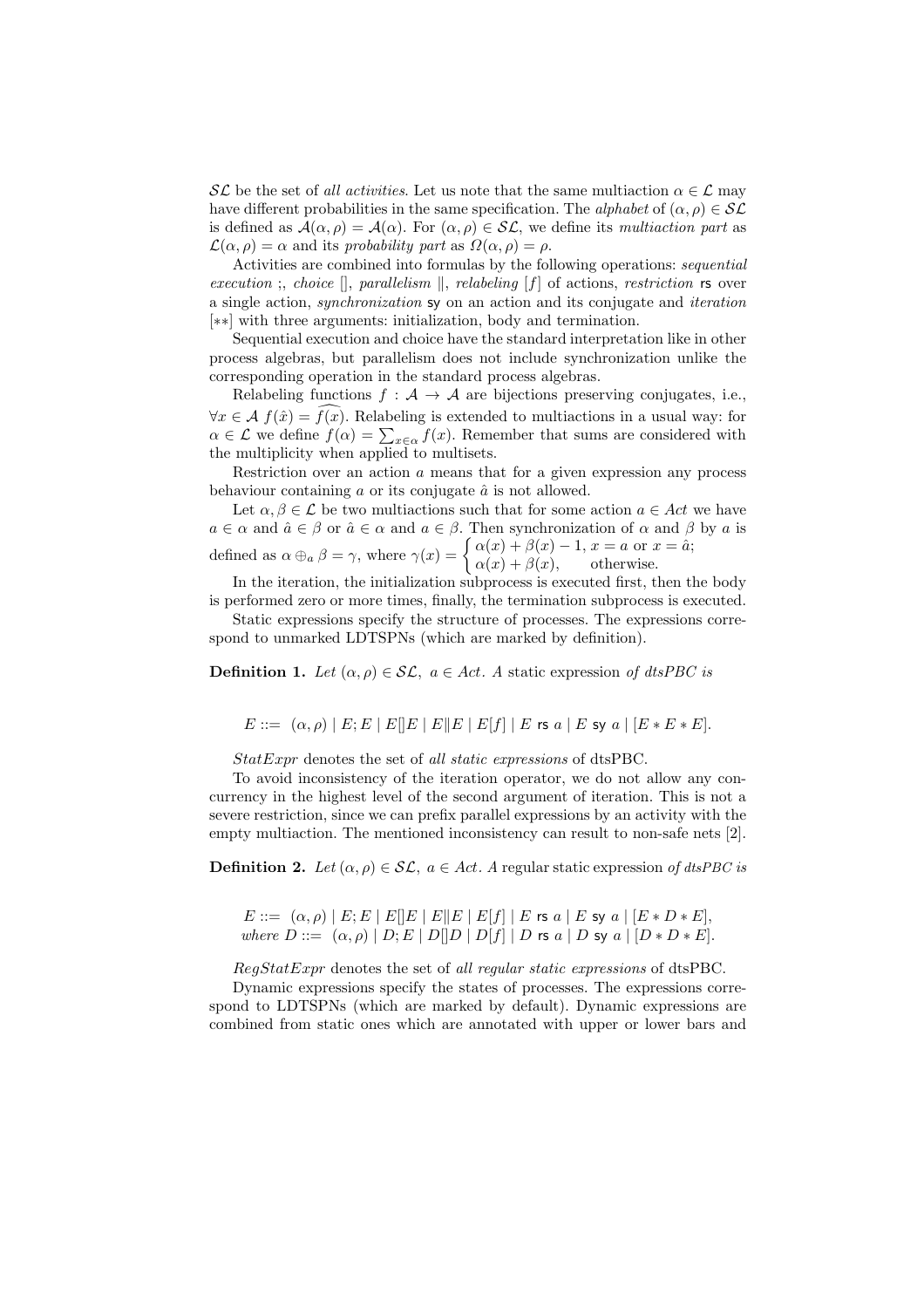specify active components of the system at the current instant of time.  $\overline{E}$  denotes the *initial*, and E denotes the *final* state of the process specified by a static expression E. The *underlying static expression* of a dynamic one is obtained by removing all the upper and lower bars from it.

**Definition 3.** Let  $E \in StatExpr$ ,  $a \in Act$ . A dynamic expression of dtsPBC is

$$
G ::= \overline{E} | \underline{E} | G; E | E; G | G[]E | E[]G | G[]G | G[f] | G \text{ is a } | G \text{ sy a } |
$$
  

$$
[G * E * E] | [E * G * E] | [E * E * G].
$$

DynExpr denotes the set of *all dynamic expressions* of dtsPBC.

A dynamic expression is *regular* if its underlying static expression is regular. RegDynExpr denotes the set of *all regular dynamic expressions* of dtsPBC.

### 3 Operational semantics

In this section, we define the step operational semantics in terms of labeled probabilistic transition systems.

# 3.1 Inaction rules

Inaction rules for dynamic expressions describe their structural transformations which do not change the states of the specified processes. As we shall see, the application of an inaction rule to a dynamic expression does not lead to any discrete time step in the corresponding LDTSPN, hence, no transitions are fired and its current marking remains unchanged. Thus, an application of every inaction rule does not require any discrete time delay, i.e., the dynamic expression transformation described by the rule is accomplished instantaneously.

In Table 1, we define inaction rules for the regular dynamic expressions in the form of overlined and underlined regular static ones. In this table,  $E, F, K \in$  $RegStatExpr$  and  $a \in Act$ .

Table 1. Inaction rules for overlined and underlined regular static expressions

| $E; F \Rightarrow \overline{E}; F$            | $\underline{E}; F \Rightarrow E; \overline{F}$                                       | $E; F \Rightarrow E; F$                                                                                                                                                   |
|-----------------------------------------------|--------------------------------------------------------------------------------------|---------------------------------------------------------------------------------------------------------------------------------------------------------------------------|
| $E  F \Rightarrow E  F$                       | $E  F \Rightarrow E  \overline{F}$                                                   | $\underline{E}[[F \Rightarrow E][F$                                                                                                                                       |
| $E  E \Rightarrow E  F$                       | $E  F \Rightarrow \overline{E}  \overline{F}$                                        | $E  F \Rightarrow E  F$                                                                                                                                                   |
| $\overline{E[f]} \Rightarrow \overline{E}[f]$ | $\underline{E}[f] \Rightarrow E[f]$                                                  | $\overline{E}$ rs $\overline{a} \Rightarrow \overline{\overline{E}}$ rs $\overline{a}$                                                                                    |
| E rs $a \Rightarrow E$ rs $a$                 | $\overline{E}$ sy $a \Rightarrow \overline{E}$ sy $a$                                | $\underline{E}$ sy $a \Rightarrow E$ sy $a$                                                                                                                               |
|                                               |                                                                                      | $\boxed{[E*F*K]} \Rightarrow [\overline{E}*F*K] \; [\underline{E}*F*K] \Rightarrow [E*\overline{F}*K] \; [E*\underline{F}*K] \Rightarrow [E*\overline{F}*K] \label{eq:2}$ |
|                                               | $[E * F * K] \Rightarrow [E * F * \overline{K}] [E * F * K] \Rightarrow [E * F * K]$ |                                                                                                                                                                           |

In Table 2, we propose inaction rules for the regular dynamic expressions in the arbitrary form. In this table,  $E, F \in RegStatexpr$ ,  $G, H, G, H \in RegDynExpr$ and  $a \in Act$ .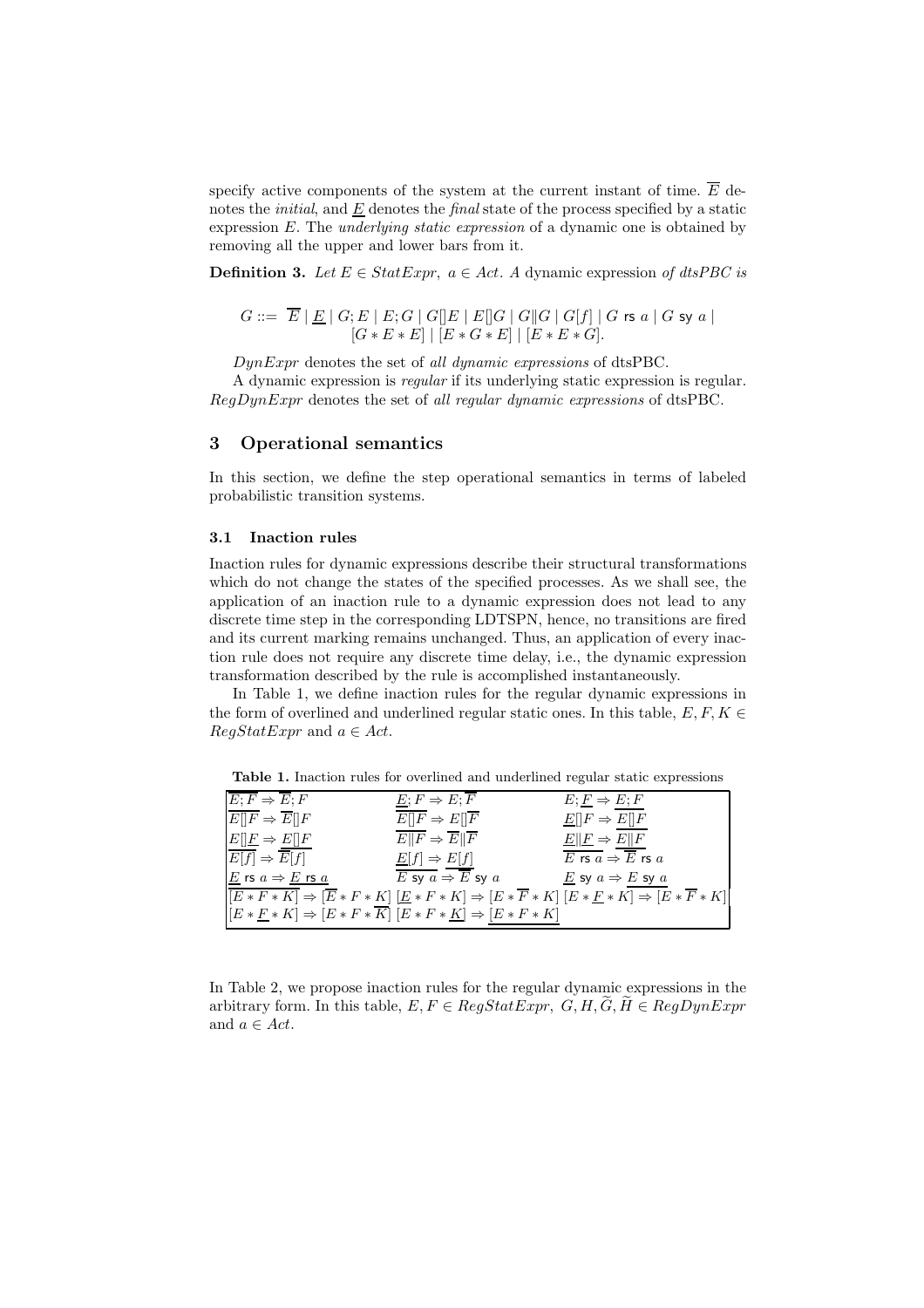Table 2. Inaction rules for arbitrary regular dynamic expressions

| $G \Rightarrow \widetilde{G}, \circ \in \{ ; , [] \}$ | $G \Rightarrow \widehat{G}, \{o \in \{ ;,    \}}$ | $G \Rightarrow G$             | $H \Rightarrow H$             | $G{\Rightarrow} G$            |
|-------------------------------------------------------|---------------------------------------------------|-------------------------------|-------------------------------|-------------------------------|
| $G \circ E \Rightarrow G \circ E$                     | $E\circ G \Rightarrow E\circ G$                   | $G  H \Rightarrow G  H$       | $G  H \Rightarrow G  H$       | $G[f] \Rightarrow \hat{G}[f]$ |
| $G \Rightarrow G, \ o \in \{ rs, sy \}$               | $G \Rightarrow G$                                 | $G{\Rightarrow} G$            | $G \Rightarrow G$             |                               |
| $G \circ a \Rightarrow G \circ a$                     | $[G*E*F] \Rightarrow [G*E*F]$                     | $[E*G*F] \Rightarrow [E*G*F]$ | $[E*F*G] \Rightarrow [E*F*G]$ |                               |

A regular dynamic expression G is *operative* if no inaction rule can be applied to it. OpRegDynExpr denotes the set of *all operative regular dynamic expressions* of dtsPBC. Note that any regular dynamic expression can be always transformed into a (not necessarily unique) operative one by using the inaction rules. We shall consider regular expressions only and omit the word "regular".

**Definition 4.** Let  $\approx$  =  $(\Rightarrow \cup \Leftarrow)^*$  be the structural equivalence of dynamic *expressions in dtsPBC. Thus, two dynamic expressions* G *and* G′ *are* structurally  $\alpha$  equivalent, *denoted by*  $G \approx G'$ , *if they can be reached from each other by applying the inaction rules in forward or backward direction.*

### 3.2 Action and empty loop rules

Action rules describe dynamic expression transformations due to the execution of non-empty multisets of activities. The rules represent the possible state changes of the specified processes when some non-empty multisets of activities are executed. As we shall see, the application of an action rule to a dynamic expression leads to a discrete time step in the corresponding LDTSPN at which some transitions are fired and the current marking is changed, unless there is a self-loop produced by the iterative execution of a non-empty multiset (which should be additionally the one-element one, i.e., the single activity, since we do not allow concurrency in the highest level of the second argument of iteration).

The empty loop rule  $G \stackrel{\emptyset}{\rightarrow} G$  describes dynamic expression transformations due to the execution of the empty multiset of activities at a discrete time step. The rule reflects a non-zero probability to stay in the current state at the next time moment, which is an essential feature of discrete time stochastic processes. As we shall see, the application of the empty loop rule to a dynamic expression leads to a discrete time step in the corresponding LDTSPN at which no transitions are fired and the current marking is not changed. This is a new rule that has no prototype among inaction rules of PBC, since it represents a time delay. The PBC rule  $G\stackrel{\emptyset}{\to}G$  from [2] in our setting would correspond to the rule  $G \Rightarrow G$  describing the stay in the current state when no time elapses, but it is not needed to transform dynamic expressions into operative ones.

Thus, an application of every action rule or the empty loop rule requires one discrete time unit delay, i.e., the execution of a (possibly empty) multiset of activities resulting to the dynamic expression transformation described by the rule is accomplished instantaneously after one unit of time elapses.

Let  $\Gamma \in \mathbb{N}_{f}^{\mathcal{SL}}$ . Relabeling is extended to multisets of activities as follows:  $f(\Gamma) = \sum_{(\alpha,\rho) \in \Gamma} (f(\alpha), \rho)$ . The *alphabet* of  $\Gamma$  is defined as  $\mathcal{A}(\Gamma) = \bigcup_{(\alpha,\rho) \in \Gamma} \mathcal{A}(\alpha)$ .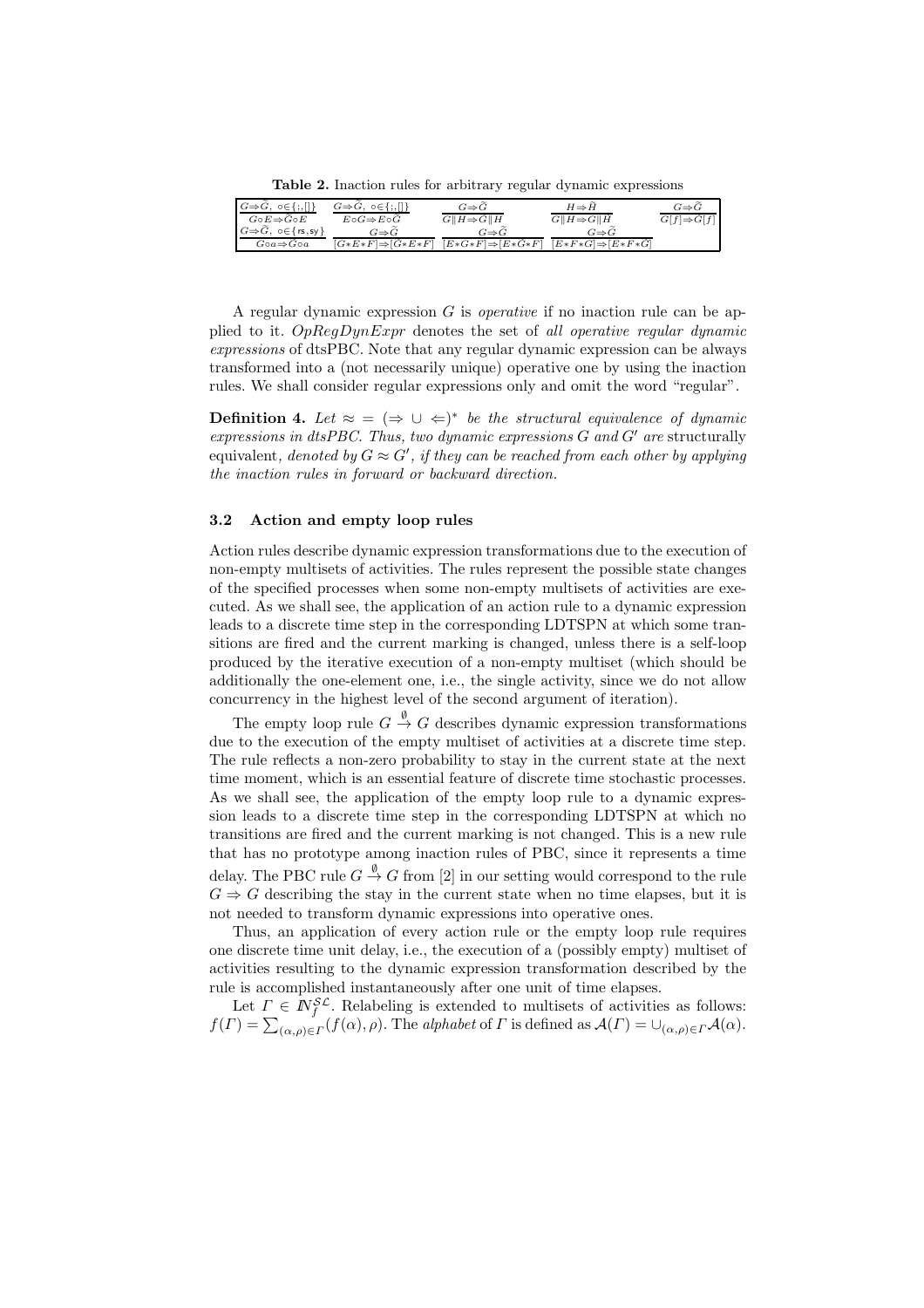In Table 3, we define the action and empty loop rules. In this table,  $(\alpha, \rho)$ ,  $(\beta, \chi) \in \mathcal{SL}, E, F \in RegStatexpr, G, H \in OpRegDynExpr,$  $G, H \in RegDynExpr$  and  $a \in Act$ . Moreover,  $\Gamma, \Delta \in \mathbb{N}_f^{\mathcal{SL}} \setminus \{\emptyset\}$  and  $\Gamma' \in \mathbb{N}_f^{\mathcal{SL}}$ .

El G $^{\emptyset}$  $\overline{\mathbf{B}(\alpha,\rho)}$  $\{(\alpha,\rho)\}\$  $(\alpha, \rho)$  SC1  $\frac{G-\tilde{G}}{G}$  $G\!\circ\! E\!\!\stackrel{\varGamma}{\rightarrow}\!\!\widetilde{G}\!\circ\! E$  $SC2$ .<br>→ E∘G  $P1 G||H \rightarrow \widetilde{G}||H$  $\mathbf{P2} \ \frac{H\frac{\varGamma}{\to}\widetilde{H}}{G\|H\frac{\varGamma}{\to}G\|\widetilde{H}}$  $P3 \xrightarrow{G-\widetilde{G},\ H\overset{\Delta}{\rightarrow}\widetilde{H}} \frac{N^2}{\Gamma^2+\Delta}$  $G||H$  $\stackrel{\Gamma+\Delta}{\longrightarrow} \tilde{G} \parallel \tilde{H}$ L  $G\rightarrow \widetilde{G}$  $G[f]$  $\stackrel{f(\varGamma)}{\longrightarrow} \widetilde{G}[f]$  $\operatorname{Rs} \frac{G-\widetilde{G}, a, \hat{a} \not\in \mathcal{A}(\varGamma)}{\varGamma \; \widetilde{\sim} }$  $G$  rs  $a {\mathop{\to }\limits^r} \widetilde G$  rs  $a$  ${\bf I1} \; {G+\widetilde{G} \over [G*E*F] \stackrel{\Gamma}{\to} [\widetilde{G}*E*F]}$  $\mathbf{I2} \ \frac{G\stackrel{\varGamma}{\rightarrow} \widetilde{G}}{[E*G*F]\stackrel{\varGamma}{\rightarrow} [E*\widetilde{G}*F]}$  ${\bf I3}\;{{G-\widetilde G}\over{[E* F* G] - [E* F*\widetilde G]}}$  $S_{\rm Y}1$  $G$  sy  $a {\mathop{\to }\limits^r} \widetilde G$  sy  $a$  $\mathrm{Sy2}\overset{G\mathrm{~sy}}{=}\mathrm{''}$  $+{ ( \alpha, \rho) }{+{ ( \beta, \chi) } }$  $G$  sy  $a$  $\overline{I' + \{(\alpha \oplus a \beta, \rho \cdot \chi)\}} \widetilde{G}$  sy a

Table 3. Action and empty loop rules

In the rule  $Sy2$ , we multiply the probabilities of synchronized multiactions, since this corresponds to the probability of the events intersection. We do not allow a self-synchronization, i.e., a synchronization of an activity with itself. The purpose is to avoid unexpected behaviour and many technical difficulties, see [2].

#### 3.3 Transition systems

Now we define labeled probabilistic transition systems associated with dynamic expressions and used to define their operational semantics.

Note that expressions of dtsPBC can contain identical activities. To avoid technical difficulties, we must enumerate coinciding activities, for instance, from left to right in the syntax of expressions. The new activities resulting from synchronization will be annotated with concatenation of numberings of the activities they come from, hence, the numbering should have a tree structure to reflect the effect of multiple synchronizations. Now we define the numbering which encodes a binary tree with the leaves labeled by natural numbers.

**Definition 5.** Let  $n \in \mathbb{N}$ . The numbering of expressions is  $\iota ::= n \mid (\iota)(\iota)$ .

Num denotes the set of *all numberings* of expressions.

The new activities resulting from applications of the second rule for synchronization  $S_{\mathbf{V}}2$  in different orders should be considered up to permutation of their numbering. In this way, we shall recognize different instances of the same activity. If we compare the contents of different numberings, i.e., the sets of natural numbers in them, we shall be able to identify the mentioned instances. The *content* of a numbering  $\iota \in Num$  is  $Cont(\iota) = \begin{cases} {\iota} \, {\iota} \, {\iota} \\ Cont(\iota) \, {\iota} \, {\iota} \, {\iota} \, {\iota} \, {\iota} \end{cases}$ 

 $Cont(\iota_1) \cup Cont(\iota_2), \iota = (\iota_1)(\iota_2).$ 

After we apply the enumeration, the multisets of activities from the expressions will be the proper sets. In the following, we suppose that the identical activities are enumerated when it is needed to avoid ambiguity. This enumeration is considered to be implicit.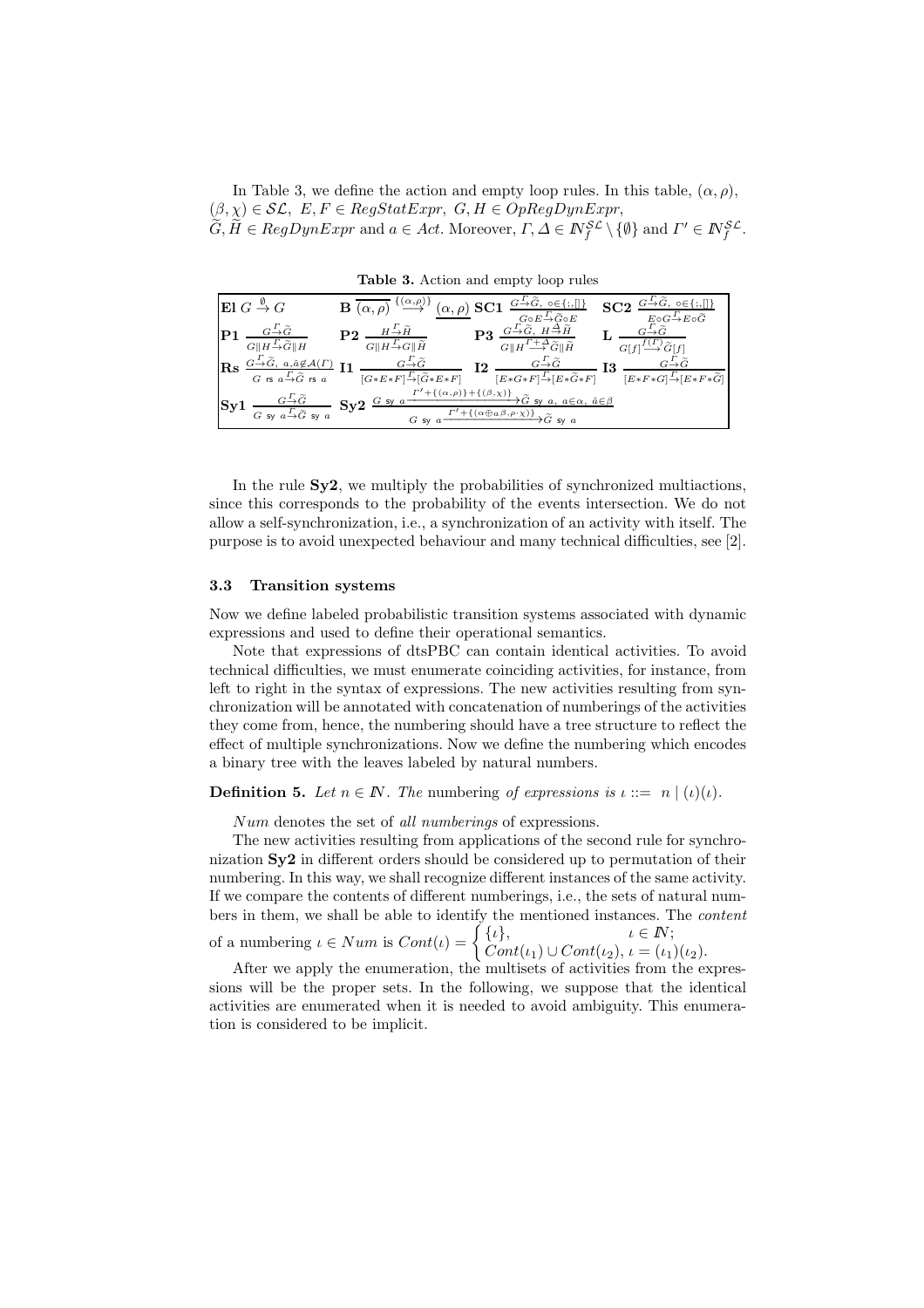**Definition 6.** Let G be a dynamic expression. Then  $[G]_{\approx} = \{H \mid G \approx H\}$  is *the equivalence class of* G *w.r.t. the structural equivalence. The* derivation set *of a dynamic expression* G*, denoted by* DR(G)*, is the minimal set such that*  $[G]_{\approx} \in DR(G)$  *or, if*  $[H]_{\approx} \in DR(G)$  *and*  $\exists \Gamma \ H \xrightarrow{\Gamma} \widetilde{H}$ *, then*  $[\widetilde{H}]_{\approx} \in DR(G)$ *.* 

Let G be a dynamic expression and  $s, \tilde{s} \in DR(G)$ .

The set of *all the multisets of activities executable in* s is defined as  $Exec(s)$  =  $\{ \Gamma \mid \exists H \in s \exists \widetilde{H} \ H \stackrel{\Gamma}{\rightarrow} \widetilde{H} \}.$ 

Let  $\Gamma \in \text{Exec}(s) \setminus \{\emptyset\}$ . The *probability that the multiset of activities*  $\Gamma$  *is ready for execution in* s is  $\overline{PF}(T,s) = \prod_{(\alpha,\rho) \in \Gamma} \rho \cdot \prod_{\{\{(\beta,\chi)\}\in Excel(s)|(\beta,\chi) \notin \Gamma\}} (1-\chi).$ 

For 
$$
\Gamma = \emptyset
$$
, we define  $PF(\emptyset, s) = \begin{cases} \prod_{\{(\beta, \chi)\} \in \text{Exec}(s)} (1 - \chi), \text{Exec}(s) \neq \{\emptyset\}; \\ 1, \text{otherwise.} \end{cases}$ 

The definition of  $PF(\Gamma, s)$  (and those of other probability functions we shall present) is based on the enumeration of activities which is considered implicit. Let  $\Gamma \in \text{Exec}(s)$ . The *probability to execute the multiset of activities*  $\Gamma$  *in* s is  $PT(\Gamma,s) = \frac{PF(\Gamma,s)}{\sum_{r,s} P(r,s)}$  $\frac{PF(I,s)}{\Delta \in E \text{vec}(s)} \frac{PF(\Delta,s)}{PF(\Delta,s)}.$ 

The *probability to move from* s to  $\tilde{s}$  by executing any multiset of activities is  $PM(s, \tilde{s}) = \sum_{\{ \Gamma \mid \exists H \in s \ \exists \tilde{H} \in \tilde{s} \ H \stackrel{\Gamma}{\rightarrow} \tilde{H} \}} PT(\Gamma, s).$ 

Definition 7. *Let* G *be a dynamic expression. The* (labeled probabilistic) transition system *of* G *is a quadruple*  $TS(G) = (S_G, L_G, \mathcal{T}_G, s_G)$ *, where* 

- *the set of* states *is*  $S_G = DR(G)$ ;
- $-$  *the set of* labels *is*  $L_G ⊆ N_f^{\mathcal{SL}} \times (0;1]$ ;
- $-$  *the set of* transitions *is*  $\mathcal{T}_G = \{(s, (\Gamma, PT(\Gamma, s)), \tilde{s}) \mid s \in DR(G), \exists H \in s\}$  $\exists \widetilde{H} \in \widetilde{s} \ H \stackrel{\Gamma}{\to} \widetilde{H} \};$
- *− the* initial state *is*  $s_G = [G]_{\approx}$ *.*

The transition system  $TS(G)$  associated with a dynamic expression G describes all steps that happen at discrete time moments with some (one-step) probability and consist of multisets of activities. Every step happens instantaneously after one discrete time unit delay, the step can change the current state to another one. The states are the structural equivalence classes of dynamic expressions obtained by application of action rules starting from the expressions belonging to  $[G]_{\approx}$ . A transition  $(s, (\Gamma, \mathcal{P}), \tilde{s}) \in \mathcal{T}_G$  will be written as  $s \stackrel{\Gamma}{\rightarrow} \mathcal{P} \tilde{s}$ . The interpretation is: the probability to change the state s to  $\tilde{s}$  in the result of executing  $\Gamma$  is  $\mathcal{P}$ .

Note that  $\Gamma$  can be the empty multiset, and its execution does not change the current state (i.e., the equivalence class), since we have a loop transition  $s \stackrel{\emptyset}{\rightarrow} p$  s from a state s to itself in the result of executing the empty multiset. This corresponds to application of the empty loop rule to the expressions from the equivalence class. We have to keep track of such executions, called *empty loops*, because they have nonzero probabilities. This follows from the definition of  $PF(\emptyset, s)$  and the fact that multiaction probabilities cannot be equal to 1 as they belong to the interval  $(0, 1)$ . The step probabilities belong to the interval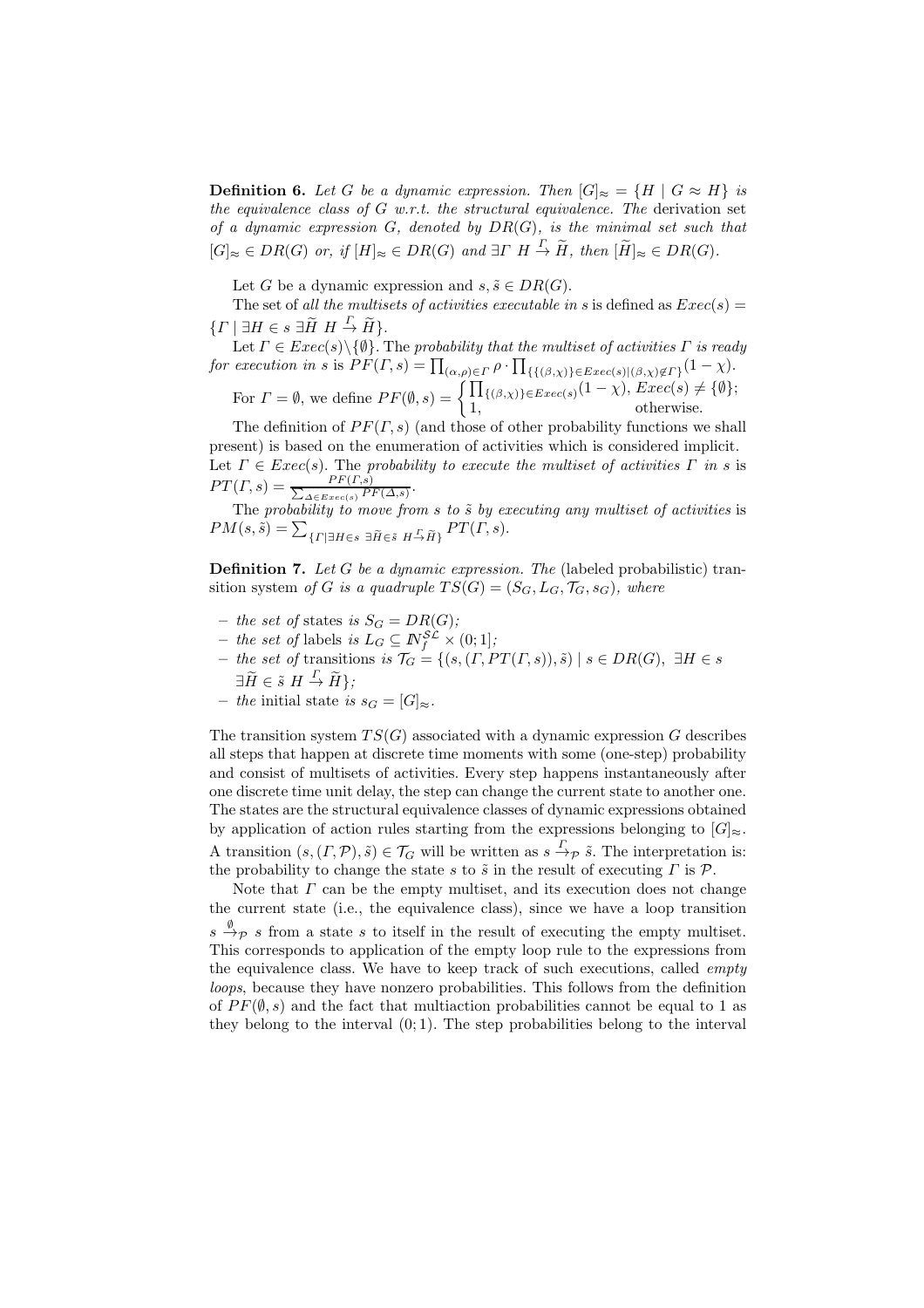$(0, 1]$ . The step probability is 1 in the case when we cannot leave a state s, hence, there exists only one transition from it, namely, the empty loop transition  $s \stackrel{\emptyset}{\to}_1 s$ .

We write  $s \stackrel{\Gamma}{\rightarrow} \tilde{s}$  if  $\exists \mathcal{P} \ s \stackrel{\Gamma}{\rightarrow} \tilde{\rho}$  and  $s \rightarrow \tilde{s}$  if  $\exists \Gamma \ s \stackrel{\Gamma}{\rightarrow} \tilde{s}$ .

Isomorphism is a coincidence of systems up to renaming of their components.  $\simeq$ denotes the isomorphism between transition systems relating their initial states.

Definition 8. *Let* G *be a dynamic expression. The* underlying discrete time Markov chain (DTMC) *of* G, denoted by  $DTMC(G)$ *, has the state space*  $DR(G)$ *and the transitions*  $s \rightarrow_{\mathcal{P}} \tilde{s}$ *, if*  $s \rightarrow \tilde{s}$  *and*  $\mathcal{P} = PM(s, \tilde{s})$ *.* 

For a dynamic expression  $G$ , a discrete random variable is associated with every state of  $DTMC(G)$ . The variable captures a residence time in the state. One can interpret staying in a state in the next discrete time moment as a failure and leaving it as a success of some trial series. It is easy to see that the random variables are geometrically distributed, since the probability to stay in the state  $s \in DR(G)$  for  $k-1$  time moments and leave it at moment  $k \geq 1$  is  $PM(s, s)^{k-1}(1 - PM(s, s))$  (the residence time is k in this case). The mean value formula for geometrical distribution allows us to calculate the *average sojourn time in the state* s as  $SJ(s) = \frac{1}{1 - PM(s,s)}$ . The *average sojourn time vector* of G, denoted by SJ, is that with the elements  $SJ(s)$ ,  $s \in DR(G)$ . The *sojourn time variance in the state* s is  $VAR(s) = \frac{1}{(1 - PM(s,s))^2}$ . The *sojourn time variance vector* of G, denoted by VAR, is that with the elements  $VAR(s), s \in DR(G)$ .

### 4 Denotational semantics

In this section, we define the denotational semantics in terms of a subclass of LDTSPNs called discrete time stochastic Petri boxes (dts-boxes).

**Definition 9.** A discrete time stochastic Petri box (dts-box) *is a tuple*  $N =$  $(P_N, T_N, W_N, \Lambda_N)$ , where

- $-P_N$  *and*  $T_N$  *are finite sets of* places *and* transitions, *respectively, such that*  $P_N \cup T_N \neq \emptyset$  and  $P_N \cap T_N = \emptyset$ ;
- $-W_N : (P_N \times T_N) \cup (T_N \times P_N) \to \mathbb{N}$  *is a function providing the* weights of arcs *between places and transitions;*
- $A_N$  *is the* place and transition labeling *function such that* 
	- $\Lambda_N|_{P_N}$  :  $P_N \to \{e, i, x\}$  *(it specifies entry, internal and exit places, respectively);*
	- $\bar{\Lambda}_N|_{T_N}: T_N \to \{ \varrho \mid \varrho \subseteq \bar{N}_f^{\mathcal{SL}} \times \mathcal{SL} \}$  *(it associates transitions with the* relabeling relations *on activities).*

Let  $t \in T_N$ ,  $U \in \mathbb{N}_{f}^{T_N}$ . The precondition  $\cdot t$  *and the* postcondition  $t^{\bullet}$  *of*  $t$  *are the multisets of places defined as*  $(\bullet t)(p) = W_N(p, t)$  *and*  $(t^{\bullet})(p) = W_N(t, p)$ *. The* precondition •U *and the* postcondition U • *of* U *are the multisets of places defined*  $as \bullet U = \sum_{t \in U} \bullet_t$  and  $U^{\bullet} = \sum_{t \in U} t^{\bullet}$ . We require that  $\forall t \in T_N \bullet_t \neq \emptyset \neq t^{\bullet}$ . In *addition, for the set of entry places of* N *defined as*  $\circ N = \{p \in P_N \mid \Lambda_N(p) = e\}$ *and the set of exit places of* N *defined as*  $N^{\circ} = \{p \in P_N \mid A_N(p) = x\}$ , *it holds:*  ${}^{\circ}N \neq \emptyset \neq N^{\circ}, \; {}^{\bullet}({}^{\circ}N) = \emptyset = (N^{\circ})^{\bullet}.$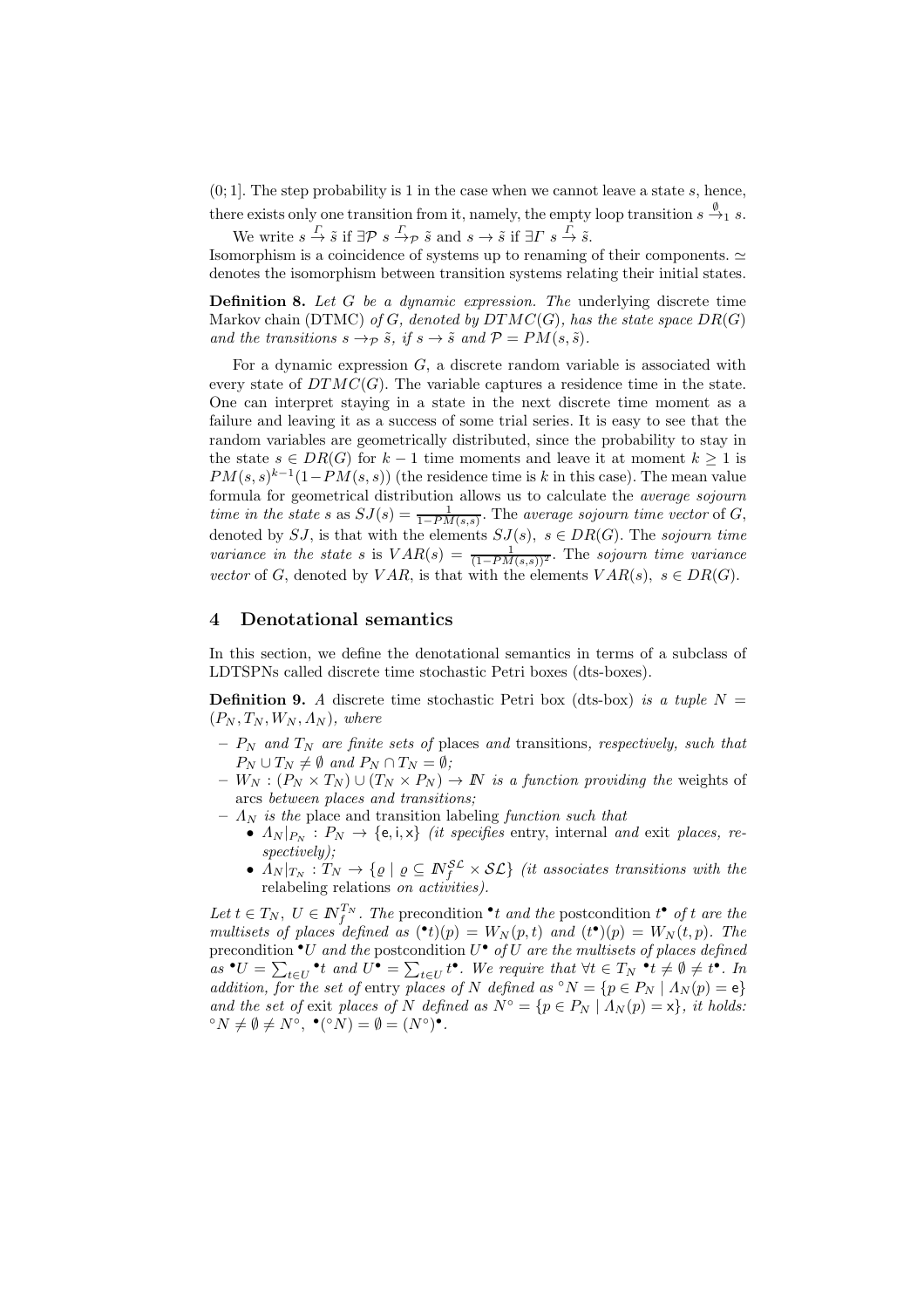A dts-box is *plain* if  $\forall t \in T_N$   $\Lambda_N(t) \in \mathcal{SL}$ , i.e.,  $\Lambda_N(t)$  is the constant relabeling that will be defined later. In case of constant relabeling, the shorthand notation (by an activity) for  $\Lambda_N(t)$  will be used. A *marked plain dts-box* is a pair  $(N, M_N)$ , where N is a plain dts-box and  $M_N \in \mathbb{N}_{f}^{P_N}$  is the *initial marking*. We shall use the following notation:  $\overline{N} = (N, \degree N)$  and  $\underline{N} = (N, N^{\degree})$ . Note that a marked plain dts-box  $(P_N, T_N, W_N, \Lambda_N, M_N)$  could be interpreted as the LDTSPN  $(P_N, T_N, W_N, \Omega_N, L_N, M_N)$ , where functions  $\Omega_N$  and  $L_N$  are defined as follows:  $\forall t \in T_N$   $\Omega_N(t) = \Omega(\Lambda_N(t))$  and  $L_N(t) = \mathcal{L}(\Lambda_N(t))$ . The behaviour of marked dts-boxes follows from the firing rule of LDTSPNs.

To define a semantic function that associates a plain dts-box with every static expression of dtsPBC, we shall propose the *enumeration* function Enu :  $T_N \to Num$  which numberings with transitions of the plain dts-box N according to those of activities. In the case of synchronization, the function associates concatenation of the parenthesized numberings of the synchronized transitions with a resulting new transition.

The structure of the plain dts-box corresponding to a static expression is constructed like in PBC, see [2], i.e., we use a simultaneous refinement and relabeling meta-operator (net refinement) in addition to the *operator dts-boxes* corresponding to the algebraic operations of dtsPBC and featuring transformational transition relabelings. In the definition of the denotational semantics, we shall apply standard constructions used for PBC. Let Θ denote an *operator box* and u denote a *transition name* from PBC setting.

The relabeling relations  $\rho \subseteq \mathbb{N}_f^{\mathcal{SL}} \times \mathcal{SL}$  are defined as follows:

- $-\varrho_{id} = \{(\{(\alpha, \rho)\}, (\alpha, \rho)) \mid (\alpha, \rho) \in \mathcal{SL}\}\$ is the *identity relabeling* keeping the interface as it is;
- $-\varrho_{(\alpha,\rho)} = \{(\emptyset,(\alpha,\rho))\}$  is the *constant relabeling* identified with  $(\alpha,\rho) \in \mathcal{SL}$ ;
- $-\varrho_{[f]} = \{(\{(\alpha,\rho)\},(f(\alpha),\rho)) \mid (\alpha,\rho) \in \mathcal{SL}\};$
- $\varrho_{\text{rs } a} = \{ (\{(\alpha, \rho)\}, (\alpha, \rho)) \mid (\alpha, \rho) \in \mathcal{SL}, \ a, \hat{a} \notin \alpha \};$
- $-\varrho_{\text{sy }a}$  is the least relabeling relation containing in  $\varrho_{id}$  such that if  $(\Gamma,(\alpha,\rho)),$  $(\Delta,(\beta,\chi)) \in \varrho_{sy}$  a and  $a \in \alpha$ ,  $\hat{a} \in \beta$ , then  $(\Gamma + \Delta, (\alpha \oplus_a \beta, \rho \cdot \chi)) \in \varrho_{sy}$  a.

The plain and operator dts-boxes are presented in Figure 1. Note that the symbol i is usually omitted.

Now we define the enumeration function Enu for every operator of dtsPBC. Let  $Box_{dts}(E) = (P_E, T_E, W_E, \Lambda_E)$  be the plain dts-box corresponding to a static expression E, and  $Enu<sub>E</sub>$  be the enumeration function for  $T<sub>E</sub>$ . We shall use the analogous notation for static expressions  $F$  and  $K$ .

- $Box_{dts}(E \circ F) = \Theta_{\circ}(Box_{dts}(E),Box_{dts}(F)), \circ \in \{; , \|, \| \}.$  Since we do not introduce any new transitions, we preserve the initial numbering:  $Enu(t) = \begin{cases} Enu_E(t), t \in T_E; \\ E_{E2}(t), t \in T. \end{cases}$  $Enu<sub>F</sub>(t), t \in T<sub>F</sub>.$
- $-PiSat_{st}(E[f]) = \Theta_{[f]}(Box_{dts}(E)).$  Since we only replace the labels of some multiactions by a bijection, we preserve the initial numbering:  $Enu(t) = Enu_E(t), t \in T_E.$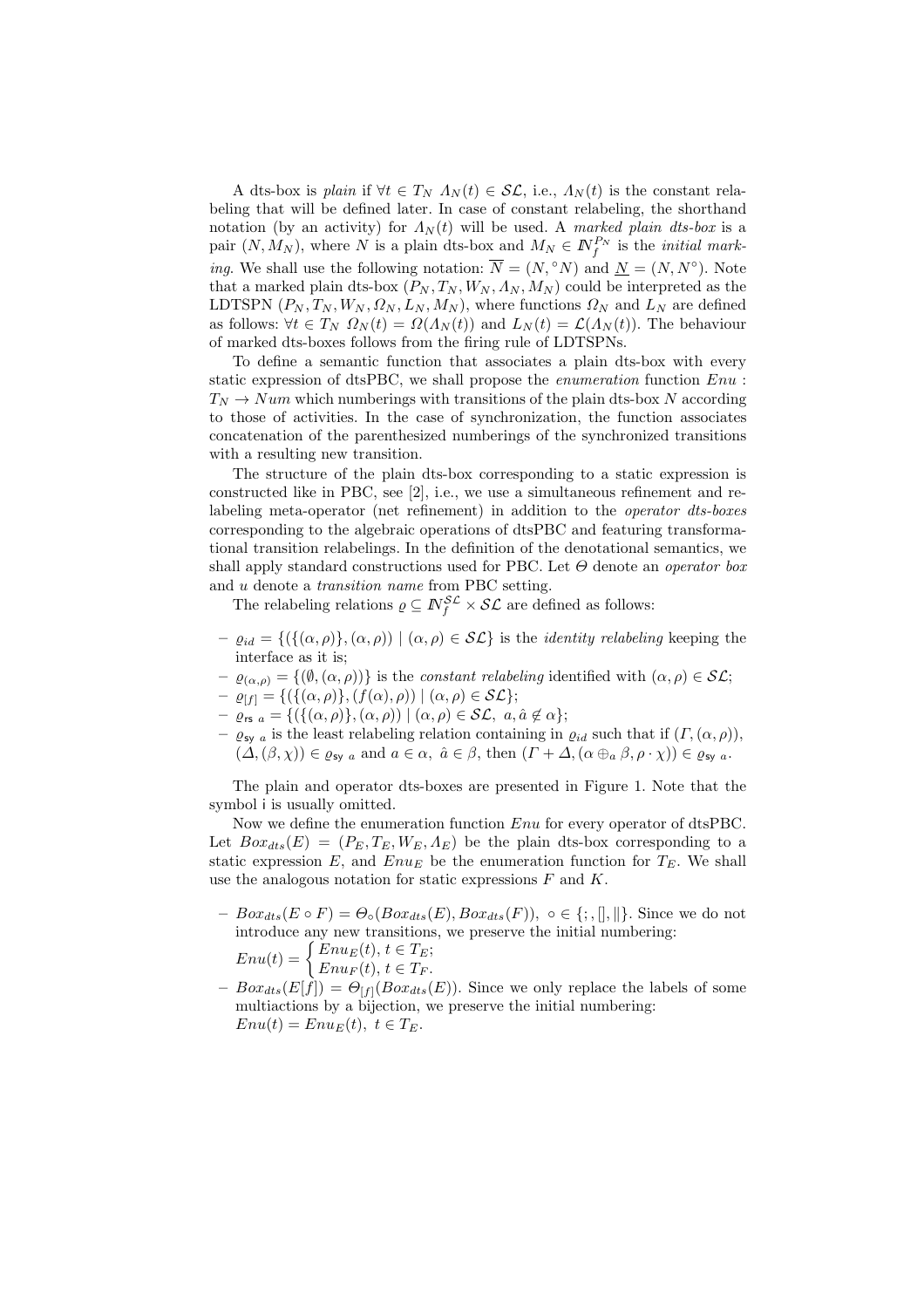

Fig. 1. The plain and operator dts-boxes

- $-Po x_{dts}(E \text{ is a}) = \Theta_{\text{rs } a}(Box_{dts}(E)).$  Since we remove all transitions labeled with multiactions containing  $\alpha$  or  $\hat{a}$ , this does not change the numbering of the remaining transitions:  $Env(t) = Env_E(t), t \in T_E, a, \hat{a} \notin \mathcal{L}(\Lambda_E(t)).$
- $Box_{dts}(E \text{ sy } a) = \Theta_{\text{sy } a}(Box_{dts}(E))$ . Note that  $\forall v, w \in T_E$  such that  $\Lambda_E(v) = (\alpha, \rho), \ \Lambda_E(w) = (\beta, \chi)$  and  $a \in \alpha, \ \hat{a} \in \beta$ , the new transition t resulting from synchronization of v and w has the label  $\Lambda(t) = (\alpha \oplus_{a} \beta, \rho \cdot \chi)$ and the numbering  $Env(t) = (Env<sub>E</sub>(v))(Env<sub>E</sub>(w))$ . Thus, the enumeration  $\sqrt{ }$  $Enu<sub>E</sub>(t), \t t \in T<sub>E</sub>$ ;

function is  $Enu(t) =$  $\mathbf{J}$  $\mathbf{I}$  $(Enu<sub>E</sub>(v))(Enu<sub>E</sub>(w)), t$  results from synchronization of  $v$  and  $w$ .

When we synchronize the same set of transitions in different orders, we obtain several resulting transitions with the same label and probability, but with different numberings having the same content. In this case, we shall consider only a single one from the resulting transitions in the plain dts-box to avoid introducing redundant transitions. For example, if the transitions t and u are generated by synchronizing  $v$  and  $w$  in different orders, we have  $\Lambda(t) = (\alpha \oplus_a \beta, \rho \cdot \chi) = \Lambda(u)$ , but  $Env(t) = (Env_E(v))(Env_E(w)) \neq$  $(Env_E(w))(Env(v)) = Env(u)$  whereas  $Cont(Env(t)) = Cont(Env(v)) \cup$  $Cont(Enu(w)) = Cont(Enu(u))$ . Then only one transition t (or, symmetrically, u) will appear in  $Box_{dts}(E$  sy a).

 $-Box_{dts}([E * F * K]) = \Theta_{[**]}(Box_{dts}(E),Box_{dts}(F),Box_{dts}(K)).$  Since we do not introduce any new transitions, we preserve the initial numbering:<br> $\int E_{BUE}(t) \, t \in T_F$ .

$$
Enu(t) = \begin{cases} Enu_E(t), \ t \in T_E; \\ Enu_F(t), \ t \in T_F; \\ Enu_K(t), \ t \in T_K. \end{cases}
$$

Now we can formally define the denotational semantics as a homomorphism.

**Definition 10.** *Let*  $(\alpha, \rho) \in \mathcal{SL}$ ,  $a \in Act$  *and*  $E, F, K \in RegStatExpr$ . *The* denotational semantics of dtsPBC is a mapping  $Box_{dts}$  from  $RegStatExpr$  into *the area of plain dts-boxes defined as follows:*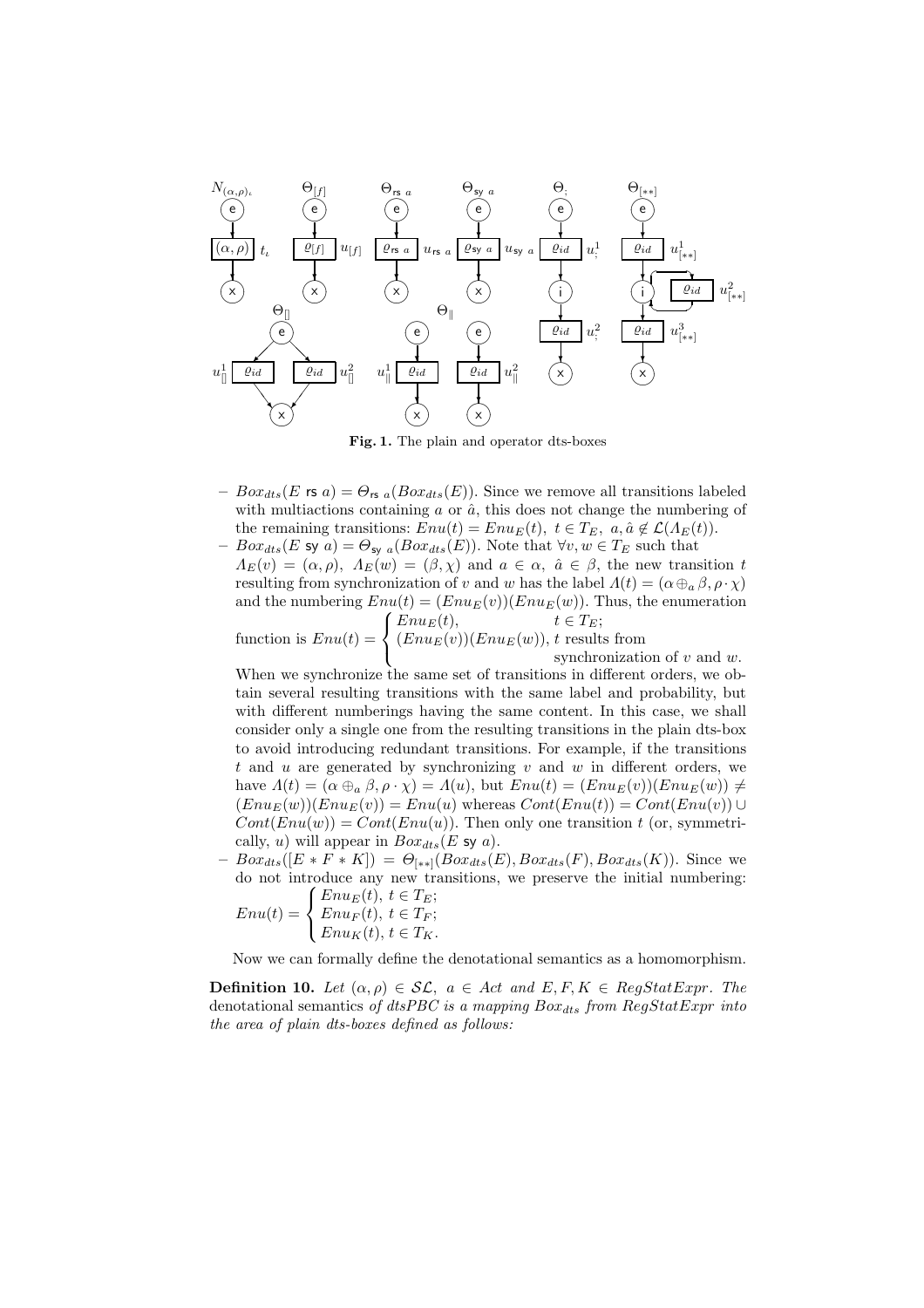- *1.*  $Box_{dts}((\alpha, \rho)_\iota) = N_{(\alpha, \rho)_\iota}$ ;
- 2.  $Box_{dts}(E \circ F) = \Theta_{\circ}(Box_{dts}(E),Box_{dts}(F)), \circ \in \{; , \|, \| \};$
- *3.*  $Box_{dts}(E[f]) = \Theta_{[f]}(Box_{dts}(E));$
- 4.  $Box_{ds}(E \circ a) = \Theta_{oa} (Box_{ds}(E)), o \in \{rs, sy\};\$
- *5.*  $Box_{dts}([E * F * K]) = \Theta_{[**]}(Box_{dts}(E), Box_{dts}(F), Box_{dts}(K)).$

The dts-boxes of dynamic expressions can be defined as well. For  $E \in$  $RegStatexpr$ , let  $Box_{dts}(\overline{E}) = \overline{Box_{dts}(E)}$  and  $Box_{dts}(E) = Box_{dts}(E)$ .

Observe that this definition is compositional in the sense that for any arbitrary dynamic expression, we may decompose it in some inner dynamic and static expressions, for which we may apply the definition, thus obtaining the corresponding plain dts-boxes, which can be joined according to the term structure (definition of  $Box_{dts}$ ), the resulting plain box being marked in the places that were marked in the argument nets.

Let  $\simeq$  denote the isomorphism between transition systems or between DTMCs and reachability graphs that relates the initial states. Note that the names of transitions of the dts-box corresponding to a static expression could be identified with the enumerated activities of the latter. For a dts-box N, we denote its *reachability graph* by  $RG(N)$  and its *underlying DTMC* by  $DTMC(N)$ .

**Theorem 1.** For any static expression E,  $TS(\overline{E}) \simeq RG(Box_{dts}(\overline{E}))$ .

*Proof.* For the qualitative behaviour, we have the same isomorphism as in PBC. The quantitative behaviour is the same, since the activities of an expression have probability parts coinciding with the probabilities of the transitions belonging to the corresponding dts-box and, both in stochastic processes specified by expressions and dts-boxes, conflicts are resolved via the same probability functions. ⊓⊔

Proposition 1. *For any static expression* E*,*  $DTMC(\overline{E}) \simeq DTMC(Box_{dts}(\overline{E})).$ 

*Proof.* By Theorem 1 and definitions of underlying DTMC for dynamic expressions and LDTSPNs, since transition probabilities of the associated DTMCs are the sums of those belonging to transition systems or reachability graphs. ⊓⊔

# 5 Performance evaluation

Stationary distribution is usually used for performance evaluation. Performance indices are then calculated based on the steady-state probabilities. Let us describe the stationary behaviour of infinite stochastic processes specified by dynamic expressions whose underlined DTMCs contain one ergodic subset of states.

Let G be a dynamic expression. The elements  $\mathcal{P}_{ij}$   $(1 \leq i, j \leq n = |DR(G)|)$ of the (one-step) transition probability matrix (TPM) **P** for  $DTMC(G)$  are defined as  $\mathcal{P}_{ij} =$  $\int PM(s_i, s_j), s_i \rightarrow s_j;$ 0, otherwise.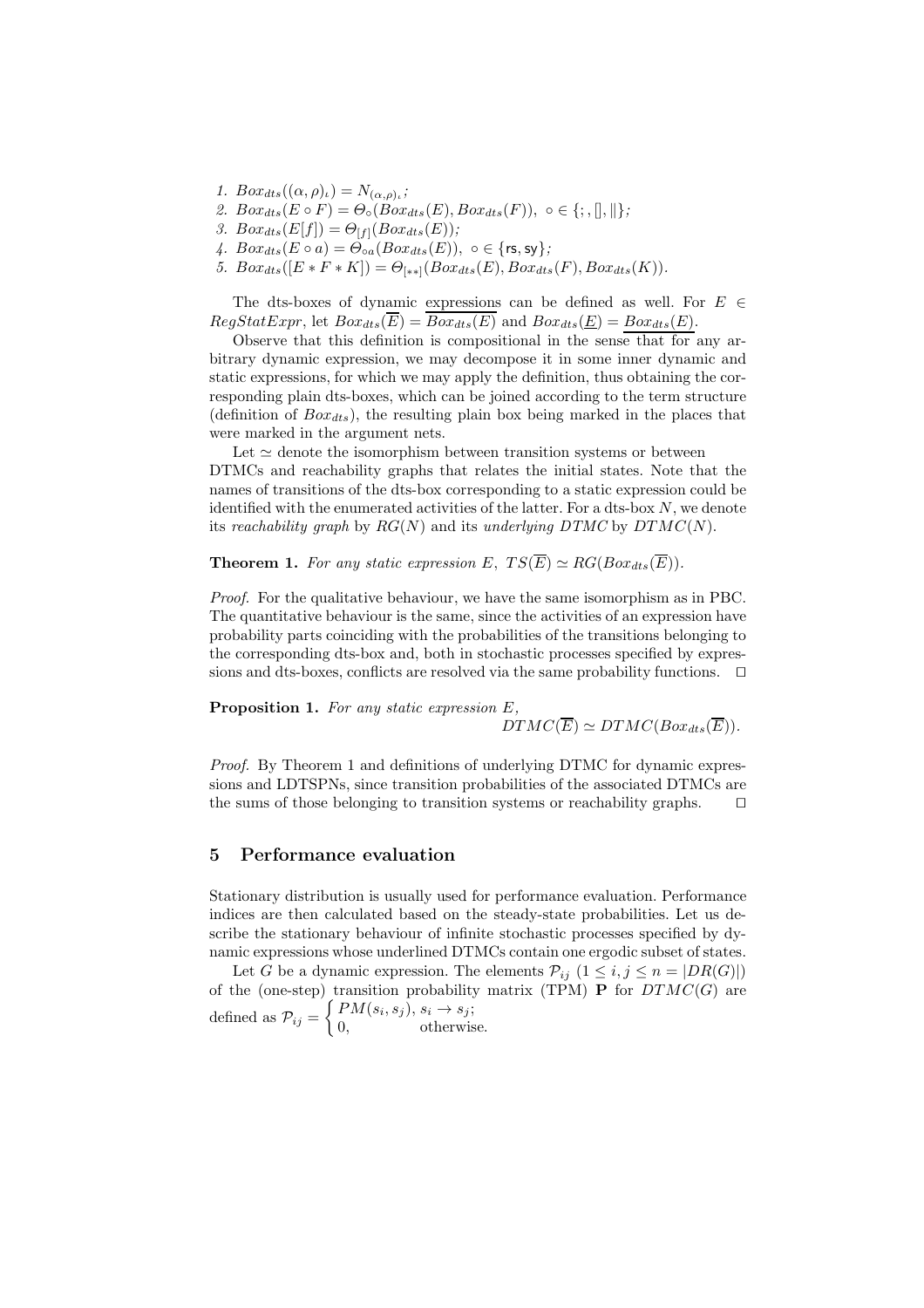The transient (k-step,  $k \in \mathbb{N}$ ) probability mass function (PMF)  $\psi[k] =$  $(\psi_1[k], \ldots, \psi_n[k])$  for  $DTMC(G)$  is the solution of the equation system  $\psi[k] =$  $\psi[0] \mathbf{P}^k$ , s.t.  $\psi[0] = (\psi_1[0], \dots, \psi_n[0])$  is the initial PMF  $\psi_i[0] = \begin{cases} 1, s_i = [G] \approx \\ 0, \text{ otherwise} \end{cases}$ 0, otherwise.

Note also that  $\psi[k+1] = \psi[k]\mathbf{P}$   $(k \in \mathbb{N})$ .

The steady-state PMF  $\psi = (\psi_1, \ldots, \psi_n)$  for  $DTMC(G)$  is the solution of the equation system  $\begin{cases} \psi(\mathbf{P} - \mathbf{E}) = 0 \\ \psi(\mathbf{P} - \mathbf{E}) = 0 \end{cases}$  $\psi(\mathbf{1}^T) = \mathbf{0}$ , where **E** is the unitary matrix of dimension

n and 0 is the vector with n values 0, 1 is that with n values 1.

When  $DTMC(G)$  has a single steady state, we have  $\psi = \lim_{k \to \infty} \psi[k]$ .

Let G be a dynamic expression and  $s, \tilde{s} \in DR(G), S, \tilde{S} \subseteq DR(G)$ . The following *performance indices* are based on the steady-state PMF for DTMC(G).

- The *average recurrence (return) time in the state*  $s$  is  $\frac{1}{\psi(s)}$ .
- The *fraction of residence time in the state* s is  $\psi(s)$ .
- The *fraction of residence time in the set of states* S ⊆ DR(G) or the *probability of the event determined by a condition that is true for all states from* S is  $\sum_{s\in S}\psi(s)$ .
- $-$  The *relative fraction of residence time in* S *w.r.t. that in*  $\widetilde{S}$  is  $\frac{\sum_{s \in S} \psi(s)}{\sum_{\tilde{s} \in \tilde{S}} \psi(\tilde{s})}$ .
- The *steady-state probability to perform a step with an activity*  $(α, ρ)$  is<br>  $\sum_{s \in \text{D}P(G)} \psi(s) \sum_{s \in \text{D}P} F(r, s)$ .  $_{s\in DR(G)}\psi(s)\sum_{\{ \Gamma \mid (\alpha,\rho) \in \Gamma\}}PT(\Gamma,s).$
- The *probability of the event determined by a reward function* r *on the states* is  $\sum_{s \in DR(G)} \psi(s)r(s)$ .

# 6 Dining philosophers system

Consider a model of five dining philosophers, for which the Petri net interpretation was proposed in [9]. We investigate this dining philosophers system in the discrete time stochastic setting of dtsPBC allowing one to model parallelism naturally. The philosophers occupy a round table, and there is one fork between every neighboring persons, hence, there are five forks on the table. A philosopher needs two forks to eat, namely, his left and right ones. Hence, all five philosophers cannot eat together, since otherwise there will not be enough forks available, but only one of two of them who are not neighbors. The model performs as follows. After the activation of the system (the philosophers come in the dining room), five forks are placed on the table. If the left and right forks are available for a philosopher, he takes them simultaneously and begins eating. At the end of eating, the philosopher places both his forks simultaneously back on the table. The strategy to pick up and release two forks simultaneously prevents the situation when a philosopher takes one fork but is not able to pick up the second one since their neighbor has already done so. In particular, we avoid a deadlock when all the philosophers take their left (right) forks and wait until their right (left) forks will be available. The diagram of the system is depicted in Figure 2.

The meaning of actions from the expressions specifying the system modules is as follows. The action a corresponds to the system activation. The actions  $b_i$  and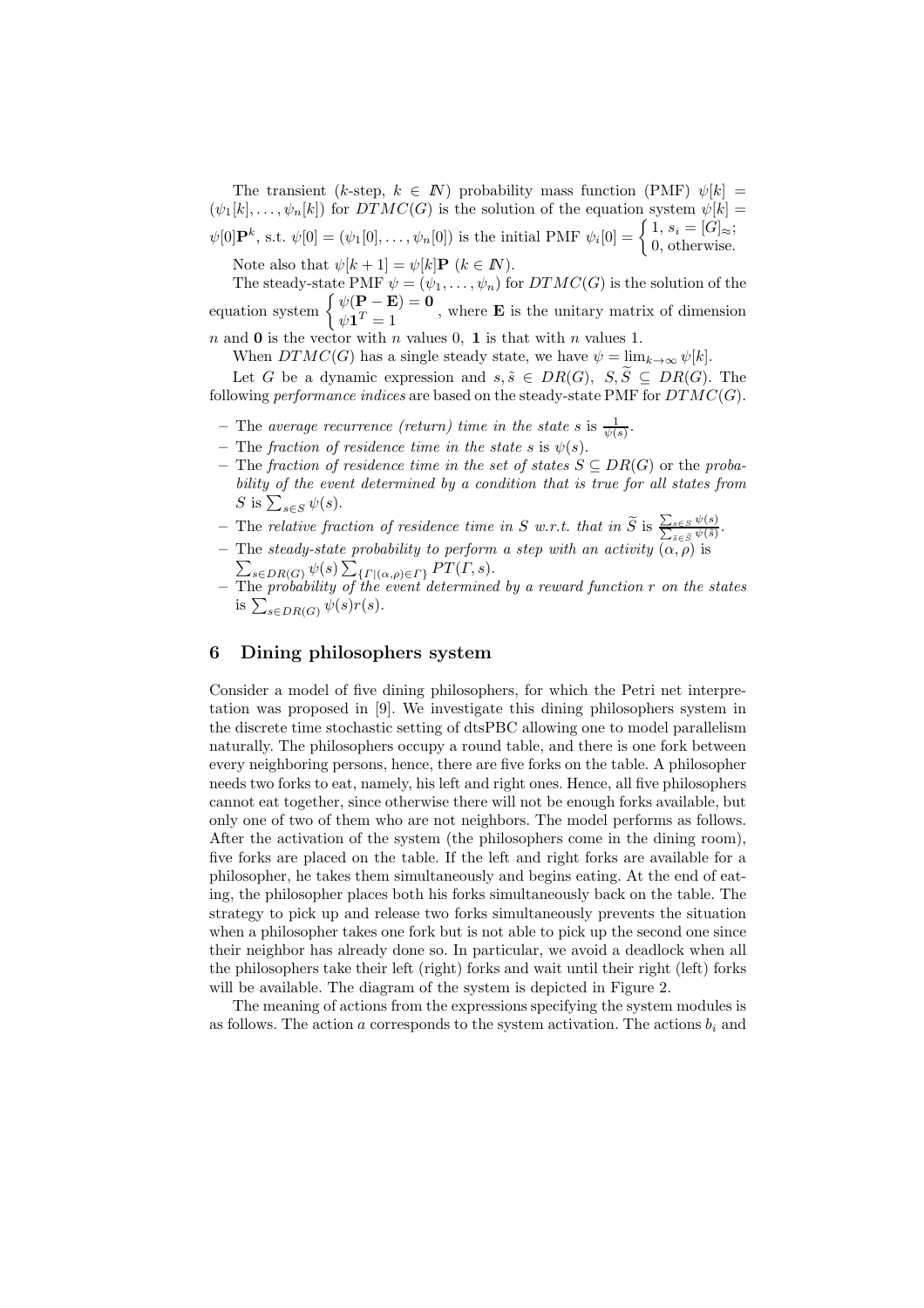

Fig. 2. The diagram of the dining philosophers system

 $e_i$  correspond to the beginning and the end, respectively, of eating of philosopher  $i$  (1  $\le i \le 5$ ). The other actions are used for communication purposes only via synchronization, and we abstract from them later using restriction. Note that the expression of each philosopher includes two alternative subexpressions such that the second one specifies a resource (fork) sharing with the right neighbor.

The static expression of the philosopher  $i$   $(1 \leq i \leq 4)$  is  $E_i = [(\lbrace x_i \rbrace, \frac{1}{2}) *$ The state expression of the philosopher  $\iota$  ( $1 \leq \iota \leq 4$ ) is  $\Sigma_i = [((\iota_i)_i)_2]$ <br>((({ $b_i, \hat{y}_i$ },  $\frac{1}{2}$ ); ({ $e_i, \hat{z}_i$ },  $\frac{1}{2}$ ))]]((({ $y_{i+1}$ },  $\frac{1}{2}$ ); ({ $z_{i+1}$ },  $\frac{1}{2}$ ))) \* Stop].

The static expression of the philosopher 5 is  $\bar{E}_5 = [(\lbrace a, \widehat{x_1}, \widehat{x_2}, \widehat{x_2}, \widehat{x_4} \rbrace, \frac{1}{2}) *$  $(((\{b_5, \hat{y}_5\}, \frac{1}{2}); (\{e_5, \hat{z}_5\}, \frac{1}{2}))]]((\{y_1\}, \frac{1}{2}); (\{z_1\}, \frac{1}{2}))) * Stop].$ 

The static expression of the dining philosophers system is  $E = (E_1||E_2||E_3||$  $E_4||E_5)$  sy  $x_1$  sy  $x_2$  sy  $x_3$  sy  $x_4$  sy  $y_1$  sy  $y_2$  sy  $y_3$  sy  $y_4$  sy  $y_5$  sy  $z_1$  sy  $z_2$  sy  $z_3$  sy  $z_4$ sy  $z_5$  rs  $x_1$  rs  $x_2$  rs  $x_3$  rs  $x_4$  rs  $y_1$  rs  $y_2$  rs  $y_3$  rs  $y_4$  rs  $y_5$  rs  $z_1$  rs  $z_2$  rs  $z_3$  rs  $z_4$  rs  $z_5$ .

Let us illustrate synchronization. The result of synchronization of the activities  $(\{b_i, y_i\}, \frac{1}{2})$  and  $(\{\hat{y}_i\}, \frac{1}{2})$  is the new activity  $(\{b_i\}, \frac{1}{4})$   $(1 \le i \le 5)$ . The synchronization of  $(\{e_i, z_i\}, \frac{1}{2})$  and  $(\{\hat{z}_i\}, \frac{1}{2})$  produces  $(\{e_i\}, \frac{1}{4})$   $(1 \leq i \leq 5)$ . The synchronization of  $(\{a, \widehat{x_1}, \widehat{x_2}, \widehat{x_3}, \widehat{x_4}\}, \frac{1}{2})$  and  $(\{x_1\}, \frac{1}{2})$  gives  $(\{a, \widehat{x_2}, \widehat{x_3}, \widehat{x_4}\}, \frac{1}{4})$ . The result of synchronization of  $(\{a, \overbrace{a_2}, \overbrace{a_3}, \overbrace{a_4}\}, \frac{1}{4})$  and  $(\{x_2\}, \frac{1}{2})$  is  $(\{a, \overbrace{a_3}, \overbrace{a_4}\}, \frac{1}{8})$ . The result of synchronization of  $(\lbrace a, \widehat{x_3}, \widehat{x_4} \rbrace, \frac{1}{8})$  and  $(\lbrace x_3 \rbrace, \frac{1}{2})$  is  $(\lbrace a, \widehat{x_4} \rbrace, \frac{1}{16})$ . The result of synchronization of  $(\lbrace a, \widehat{x_4} \rbrace, \frac{1}{16})$  and  $(\lbrace x_4 \rbrace, \frac{1}{2})$  is  $(\lbrace a \rbrace, \frac{1}{32})$ .

 $DR(\overline{E})$  consists of 12 equivalence classes:  $s_1$  is the initial state,  $s_2$ : the system is activated and no philosophers dine,  $s_3$ : philosopher 1 dines,  $s_4$ : philosophers 1 and 4 dine,  $s_5$ : philosophers 1 and 3 dine,  $s_6$ : philosopher 4 dines,  $s_7$ : philosopher 3 dines,  $s_8$ : philosophers 2 and 4 dine,  $s_9$ : philosophers 3 and 5 dine,  $s_{10}$ : philosopher 2 dines,  $s_{11}$ : philosopher 5 dines,  $s_{12}$ : philosophers 2 and 5 dine.

In Figure 3, the transition system  $TS(\overline{E})$  is presented.

The average sojourn time vector of  $\overline{E}$  is

$$
SJ = \left(32, \frac{29}{20}, \frac{20}{11}, \frac{16}{7}, \frac{16}{7}, \frac{20}{11}, \frac{20}{11}, \frac{16}{7}, \frac{16}{7}, \frac{20}{11}, \frac{20}{11}, \frac{16}{7}\right).
$$

The sojourn time variance vector of  $\overline{E}$  is

$$
VAR=\left(1024,\frac{841}{400},\frac{400}{121},\frac{256}{49},\frac{256}{49},\frac{400}{121},\frac{400}{121},\frac{256}{49},\frac{256}{49},\frac{400}{121},\frac{400}{121},\frac{256}{121}\right).
$$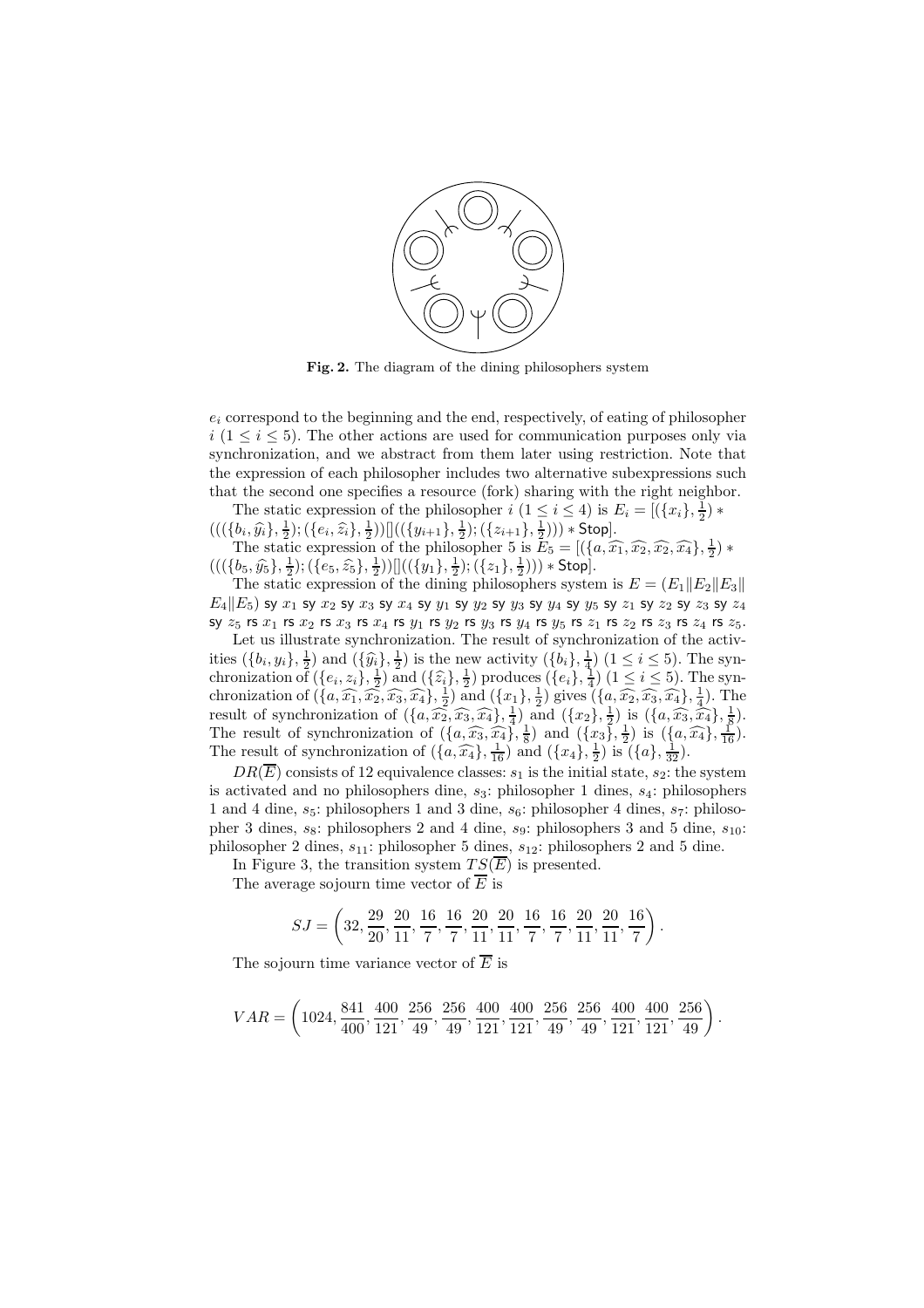

Fig. 3. The transition system of the dining philosophers system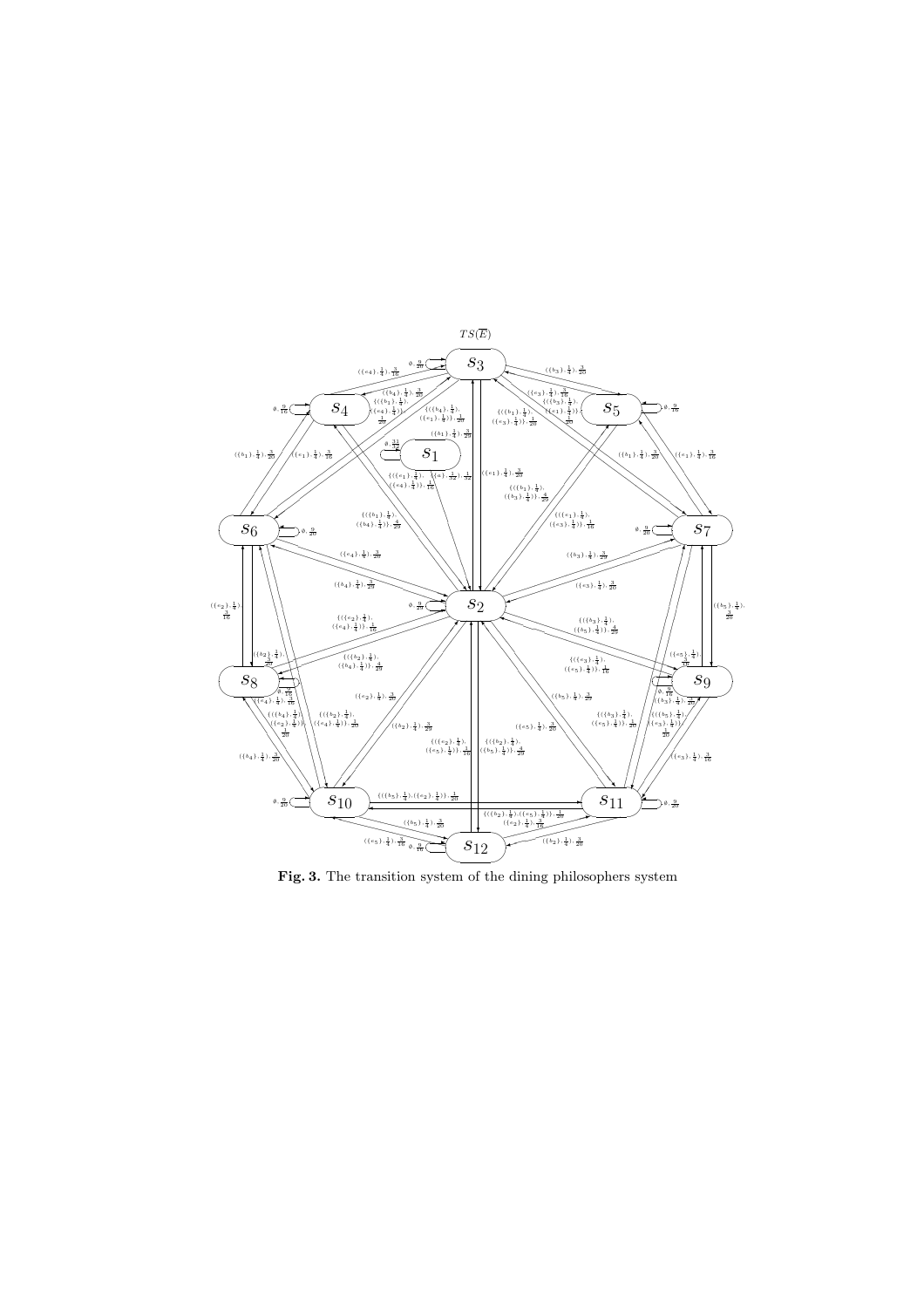The TPM for  $DTMC(\overline{E})$  is

$$
\mathbf{P} = \begin{bmatrix} \frac{31}{32} & \frac{1}{32} & 0 & 0 & 0 & 0 & 0 & 0 & 0 & 0 & 0 & 0\\ 0 & \frac{31}{32} & \frac{3}{32} & \frac{1}{32} & \frac{1}{22} & \frac{3}{22} & \frac{3}{22} & \frac{3}{22} & \frac{1}{222} & \frac{1}{222} & 0\\ 0 & \frac{3}{20} & \frac{3}{22} & \frac{3}{22} & \frac{3}{22} & \frac{1}{222} & \frac{1}{222} & \frac{3}{222} & \frac{3}{222} & 0\\ 0 & \frac{1}{20} & \frac{3}{42} & \frac{3}{42} & \frac{3}{42} & \frac{3}{42} & 0 & 0 & 0 & 0 & 0 & 0\\ 0 & \frac{1}{42} & \frac{3}{42} & 0 & \frac{3}{42} & 0 & \frac{3}{42} & 0 & 0 & 0 & 0 & 0\\ 0 & \frac{3}{42} & \frac{1}{42} & \frac{3}{42} & 0 & \frac{3}{42} & 0 & \frac{3}{42} & 0 & \frac{1}{422} & 0 & 0\\ 0 & \frac{3}{42} & \frac{3}{42} & 0 & \frac{3}{42} & 0 & \frac{3}{42} & 0 & \frac{3}{422} & 0 & 0 & 0\\ 0 & \frac{1}{42} & 0 & 0 & 0 & \frac{3}{42} & 0 & \frac{3}{42} & 0 & \frac{3}{422} & 0 & 0\\ 0 & \frac{1}{42} & 0 & 0 & 0 & 0 & \frac{1}{42} & 0 & \frac{3}{42} & 0 & \frac{1}{422} & 0\\ 0 & \frac{3}{42} & 0 & 0 & 0 & 0 & \frac{1}{22} & 0 & \frac{3}{42} & \frac{3}{422} & \frac{3}{422} & 0\\ 0 & \frac{3}{42} & 0 & 0 & 0 & 0 & 0 & 0 & 0 & 0 & \frac{1}{16} & \frac{3}{16} & \frac{3}{16} \end{bmatrix}
$$

.

In Table 4, the transient and the steady-state probabilities  $\psi_i[k]$  ( $1 \leq i \leq 4$ ) of the dining philosophers system at the time moments  $k \in \{0, 20, 40, \ldots, 200\}$ and  $k = \infty$  are presented, and in Figure 4, the alteration diagram (evolution in time) for the transient probabilities is depicted. It is sufficient to consider the probabilities for the states  $s_1, \ldots, s_4$  only, since the corresponding values coincide for  $s_3$ ,  $s_6$ ,  $s_7$ ,  $s_{10}$ ,  $s_{11}$  as well as for  $s_4$ ,  $s_5$ ,  $s_8$ ,  $s_9$ ,  $s_{12}$ .

Table 4. Transient and steady-state probabilities of the dining philosophers system

|  | 20 | 40 | 60                                                                                    | 80 | 100 | 120 | 140 | 160 | 180 | 200 | $\infty$                                                                                               |
|--|----|----|---------------------------------------------------------------------------------------|----|-----|-----|-----|-----|-----|-----|--------------------------------------------------------------------------------------------------------|
|  |    |    | $ \psi_1[k] 1 0.5299 0.2808 0.1488 0.0789 0.0418 0.0222 0.0117 0.0062 0.0033 0.0017 $ |    |     |     |     |     |     |     |                                                                                                        |
|  |    |    |                                                                                       |    |     |     |     |     |     |     | $\psi_2[k]0 0.0842 0.1098 0.1234 0.1306 0.1345 0.1365 0.1375 0.1381 0.1384 0.1386 0.1388]$             |
|  |    |    |                                                                                       |    |     |     |     |     |     |     | $\psi_3[k]0[0.0437]0.0681[0.0811]0.0880[0.0916]0.0935[0.0945]0.0951[0.0954]0.0955[0.0957]$             |
|  |    |    |                                                                                       |    |     |     |     |     |     |     | $ \psi_4[k] 0 0.0335\overline{0.0537} 0.0645 0.0701 0.0732 0.0748 0.0756 0.0760 0.0763 0.0764 0.0766 $ |

The steady-state PMF for  $DTMC(\overline{E})$  is

| $\psi = \left(0, \frac{29}{209}, \frac{20}{209}, \frac{16}{209}, \frac{16}{209}, \frac{20}{209}, \frac{20}{209}, \frac{16}{209}, \frac{16}{209}, \frac{20}{209}, \frac{20}{209}, \frac{16}{209}\right).$ |  |  |  |  |  |  |  |
|----------------------------------------------------------------------------------------------------------------------------------------------------------------------------------------------------------|--|--|--|--|--|--|--|
|                                                                                                                                                                                                          |  |  |  |  |  |  |  |

We can now calculate the main performance indices.

- The average recurrence time in the state  $s_2$ , where all the forks are available, called the *average system run-through*, is  $\frac{1}{\psi_2} = \frac{209}{29} = 7\frac{6}{29}$ .
- Nobody eats in the state s2. Then, the *fraction of time when no philosophers dine* is  $\psi_2 = \frac{29}{209}$ .
	- Only one philosopher eats in the states  $s_3$ ,  $s_6$ ,  $s_7$ ,  $s_{10}$ ,  $s_{11}$ . Then, the *fraction of time when only one philosopher dines* is  $\psi_3 + \psi_6 + \psi_7 + \psi_{10} + \psi_{11} = \frac{20}{209} + \frac{20}{209} + \frac{20}{209} + \frac{20}{209} + \frac{20}{209}$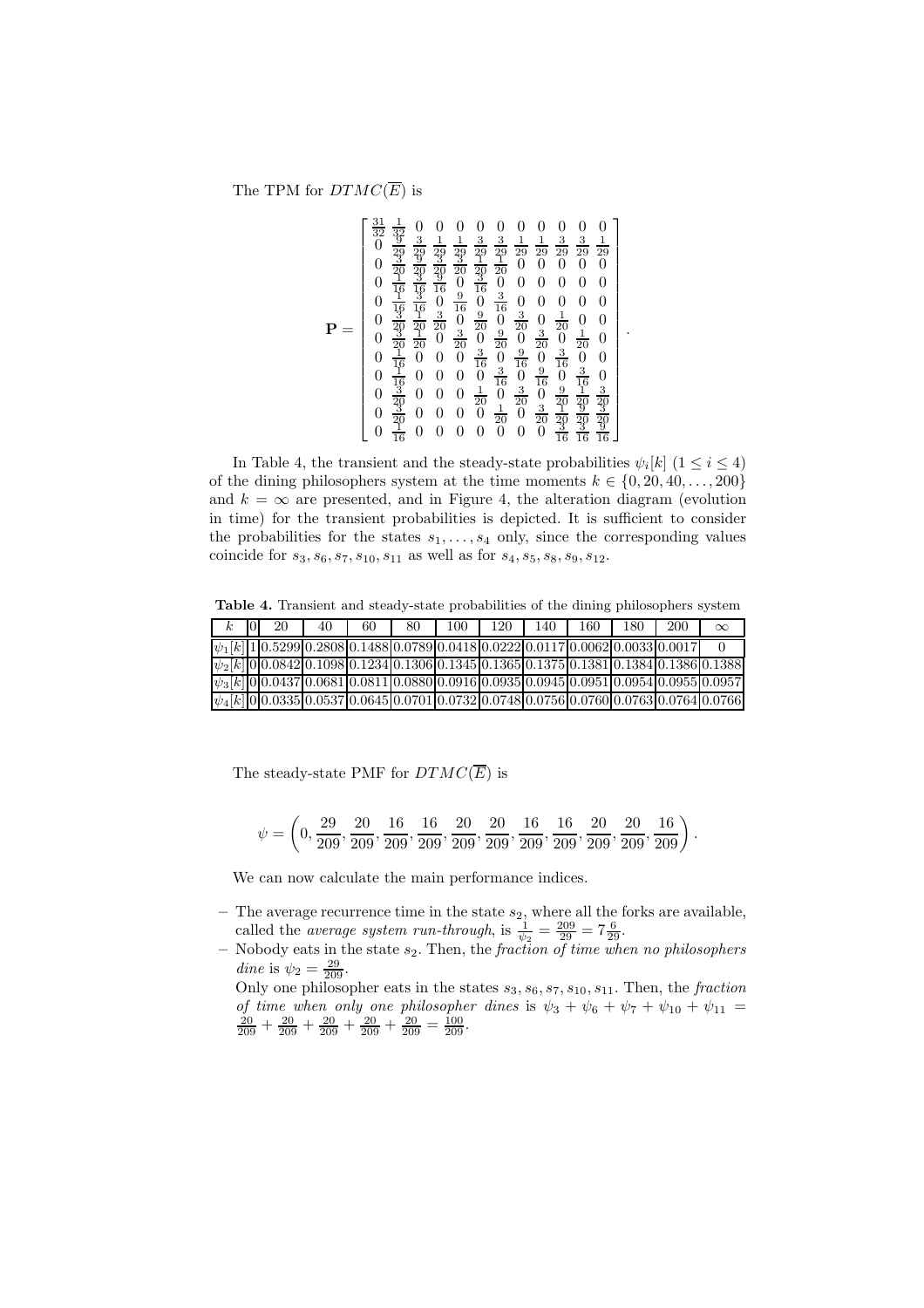

Fig. 4. Transient probabilities alteration diagram of the dining philosophers system

Two philosophers eat together in the states  $s_4$ ,  $s_5$ ,  $s_8$ ,  $s_9$ ,  $s_{12}$ . Then, the *fraction of time when two philosophers dine* is  $\psi_4 + \psi_5 + \psi_8 + \psi_9 + \psi_{12} = \frac{16}{209} + \frac{16}{209} + \frac{16}{209} + \frac{16}{209} = \frac{80}{209}$ .

The *relative fraction of time when two philosophers dine w.r.t. when only one philosopher dines* is  $\frac{80}{209} \cdot \frac{209}{100} = \frac{4}{5}$ .

- The beginning of eating of first philosopher  $(\{b_1\}, \frac{1}{4})$  is only possible from the states  $s_2, s_6, s_7$ . In each of the states the beginning of eating probability is the sum of the execution probabilities for all multisets of activities containing  $(\{b_1\}, \frac{1}{4})$ . Thus, the *steady-state probability of the beginning of eating of first*  ${\it philosopher}$  is  $\psi_2\sum_{\{ \Gamma\mid(\{b_1\},\frac{1}{4})\in\Gamma\}}PT(\Gamma,s_2)+\psi_6\sum_{\{ \Gamma\mid(\{b_1\},\frac{1}{4})\in\Gamma\}}PT(\Gamma,s_6)+$  $\psi_7 \sum_{\{ \Gamma \mid (\{b_1\},\frac{1}{4}) \in \Gamma \}} PT(\Gamma,s_7) = \frac{29}{209} \left( \frac{3}{29} + \frac{1}{29} + \frac{1}{29} \right) + \frac{20}{209} \left( \frac{3}{20} + \frac{1}{20} \right) +$  $\frac{20}{209} \left( \frac{3}{20} + \frac{1}{20} \right) = \frac{13}{209}.$ 

In Figure 5, the marked dts-box corresponding to the dynamic expression of the dining philosophers system is depicted, i.e.,  $N = Box_{dts}(\overline{E})$ .

# 7 Conclusion

In this paper, within dtsPBC with iteration, a method of performance evaluation of concurrent stochastic systems was proposed based on steady-state probabilities analysis and applied to the dining philosophers system.

We plan to define and investigate stochastic equivalences of dtsPBC which allow one to identify stochastic processes with similar behaviour that are differentiated by too strict notion of the semantic equivalence. Moreover, we would like to extend dtsPBC with recursion to enhance specification power of the calculus.